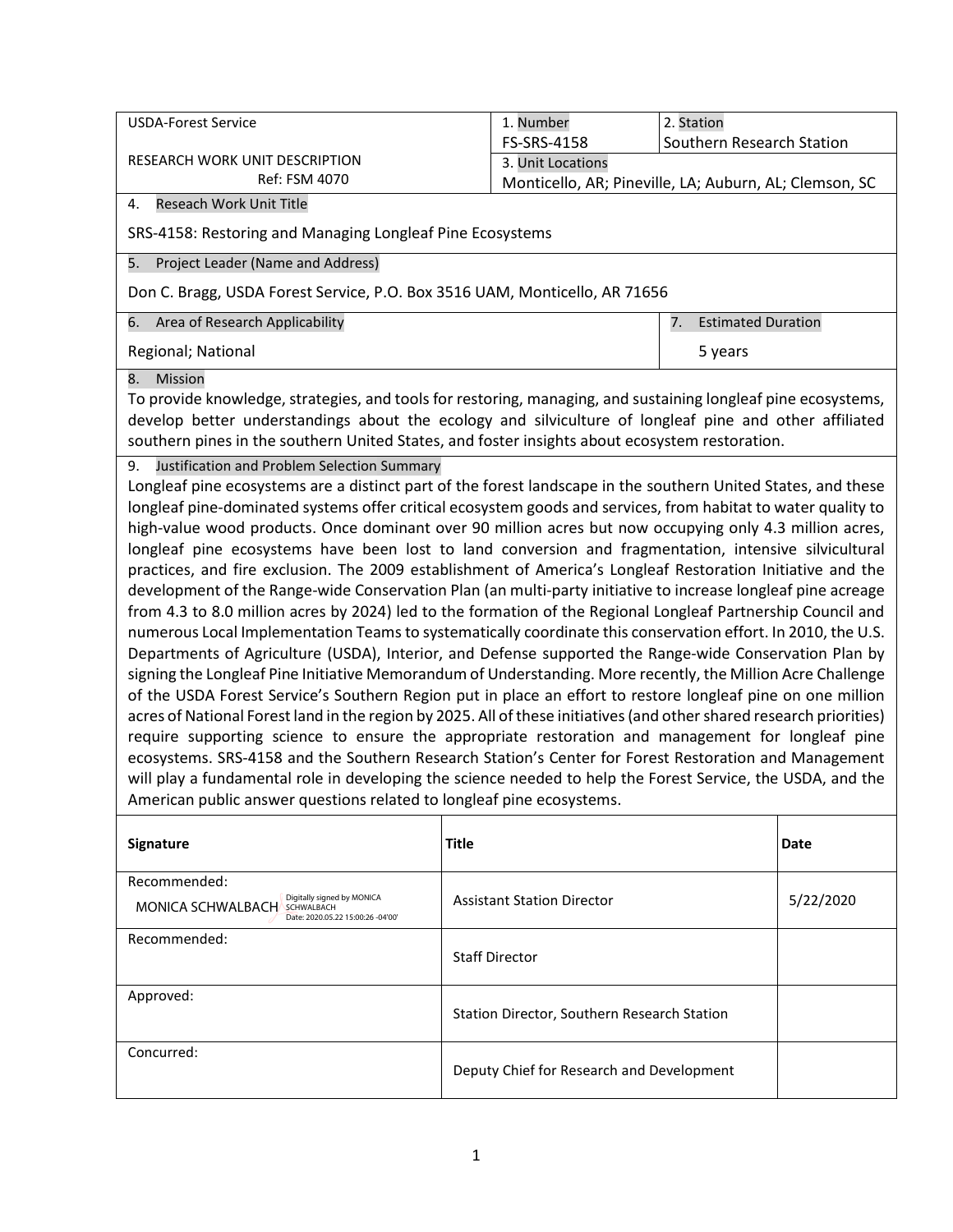## **SRS-4158—Restoring and Managing Longleaf Pine Ecosystems Monticello, AR Pineville, LA Auburn, AL Clemson, SC**

### **Project Leader: Don C. Bragg**

SRS-4158, the Southern Research Station's (SRS's) Restoring and Managing Longleaf Pine Ecosystems research work unit (RWU) includes two experimental forests (the Palustris and Escambia EFs) and staff assigned to four duty stations in Alabama, Arkansas, Louisiana, and South Carolina. This geographic distribution, staffing, and previous research emphasis on resource issues related to longleaf pine (*Pinus palustris*) ecosystems means this RWU is well placed to study a range of management and restorationrelated topics. Today, SRS-4158 is one of six RWUs in the SRS's Center for Forest Restoration and Management (CFRM). With three additional science centers (Forest Health, Forest Assessment and Synthesis, and Forest Inventory and Analysis), the CFRM is part of an innovative new approach by the SRS to better address regional and national research priorities while sharing resources, equipment, experimental forests, stewardship, and human capital. As a part of this new Center-based approach, SRS-4158 will collaborate with other RWUs in CFRM, in other SRS Centers, and with numerous outside partners to play a key role in developing and delivering an integrated program of restoration-focused research focused on the longleaf pine ecosystem.

### **9. JUSTIFICATION AND PROBLEM SELECTION**

As the principal feedstock of the early southern forest industry and a source of livelihood for many communities, longleaf pine is a high-quality timber species that provided logs, poles, pilings, posts, peelers, pulpwood, and naval stores for the building and transportation needs of Euroamerican settlers in the southern United States. These forests encompassed over 90 million acres from southeastern Virginia to eastern Texas. Longleaf pine trees grew in a range of habitats, from hydric and mesic flatwoods and uplands to xeric sandhills of the Southeastern Coastal Plain up to an elevation of 2,000 feet on the rocky ridges of the Southern Appalachian Mountains. Demand for longleaf timber and other commercial products led to widespread exploitation of this resource, especially following the expansion of railroads into southern forests in the late 19<sup>th</sup> and early 20<sup>th</sup> centuries and development of steam-engine logging. These industrial advances, coupled with the spread of agricultural land uses and alterations to historical fire regimes resulted in the disappearance of longleaf pine forests from much of the landscape by 1950. Widespread adoption of increasingly intensive silvicultural practices further accelerated the decline of longleaf pine. Millions of acres once dominated by longleaf pines were planted to loblolly (*Pinus taeda*) and slash (*Pinus elliottii*) pines for a variety of reasons, including the difficulty of regenerating longleaf pine and longleaf pine's slower growth rate and typically lower short-term economic return than intensively managed loblolly and slash pines.

By the end of the 20<sup>th</sup> century, it was recognized that the once vast longleaf pine-dominated forests had been reduced to less than 5 percent of their original extent and had become one of the most threatened ecological systems in the United States. This is a major conservation challenge, as longleaf pine communities are biologically rich and diverse ecosystems that harbors dozens of rare plant and animal species and represent an important cultural resource. Interest in restoration of longleaf pine ecosystems has grown through time, as evidenced by the 2009 Range-wide Conservation Plan for Longleaf Pine [\(http://www.americaslongleaf.org\)](http://www.americaslongleaf.org/). This plan, developed cooperatively with federal, state, and private partners, proposed an increase from 3.4 to 8 million acres in longleaf pine area by 2024. Mandates to conserve federally listed threatened or endangered species have translated into large-scale efforts to restore longleaf pine on public lands. With recent strategic emphasis placed by the USDA on using research to strengthen private land stewardship and help ensure the productivity and sustainability of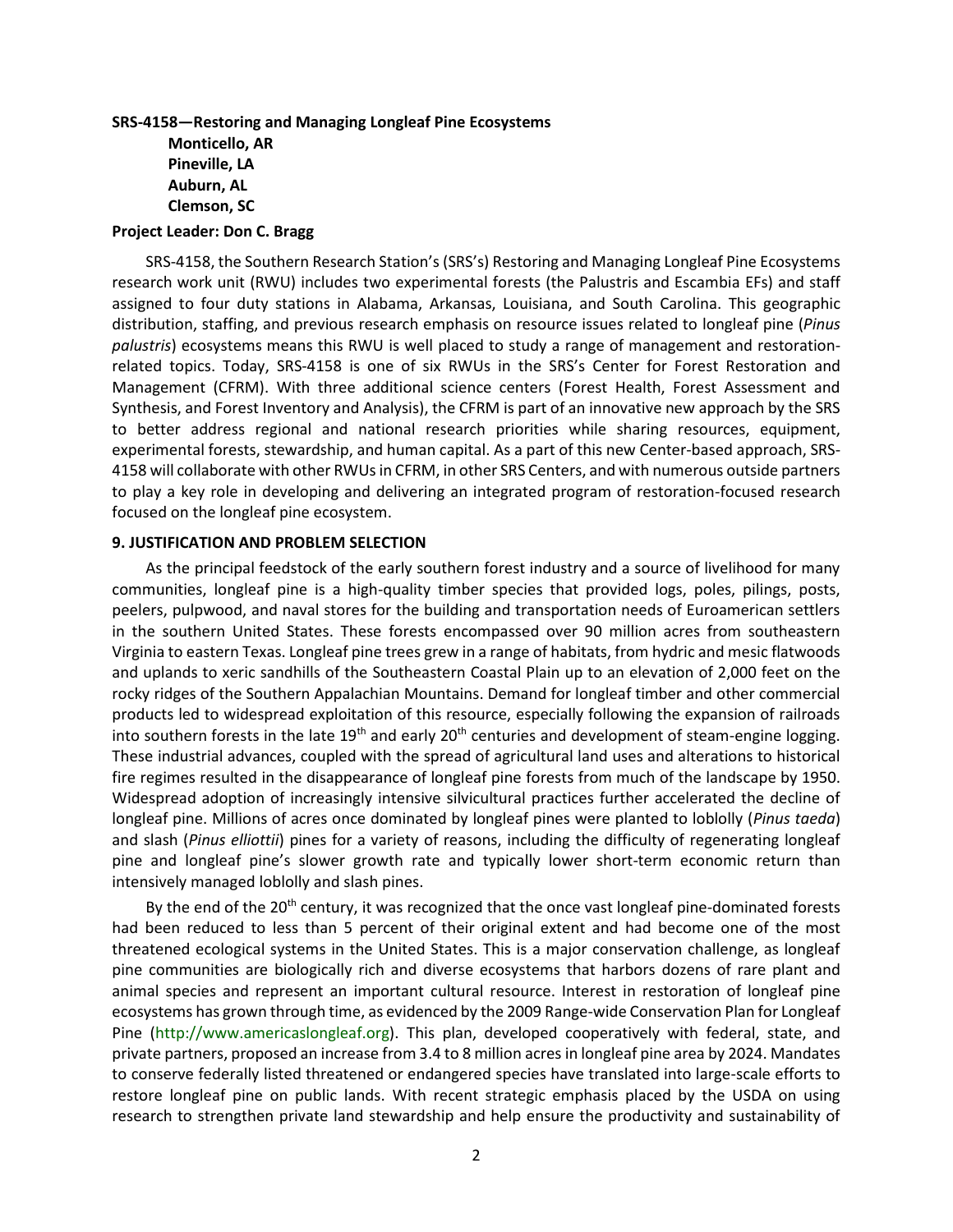National Forest System (NFS) lands, the scientific study of longleaf pine ecosystems by the Southern Research Station (SRS) has much to contribute. For example, landowner support is key to successful restoration of longleaf pine ecosystems if the 8-million-acre goal is to be achieved, but little restoration has occurred on privately held land to date. In support of the Range-wide Conservation Plan, the Southern Region of the USDA Forest Service embarked on a "Million-Acre Challenge" in 2017 to more than double NFS longleaf pine acreage, but key knowledge gaps affecting that challenge remain. For example, the management of public and private land differs with regard to inputs, outputs, the duration of time for outputs to be achieved, and regulations, with private land generally managed over relatively short periods to maximize products or values that are financially quantifiable. Regardless of ownership, more study into the complex nature of longleaf pine ecosystems is warranted. Providing this longleaf pine-based research support to meet Forest Service and USDA strategic goals will also help improve the condition of the Nation's forests and grasslands and enhance recreational opportunities.

Although much has been learned, much remains to be discovered. While early research produced guidelines to manage longleaf pine for wood products, the interaction between management practices and other societal values of longleaf pine forests (e.g., income generation, biodiversity conservation, watershed protection, recreation uses, cultural heritage) was rarely addressed. Because these factors add to the complexity and variability of management goals, the applicability of this early research is limited. Future scientific investigations must address the challenges of longleaf pine restoration on both public and private lands. Conventional approaches to restoration problems will often prove effective, but new and perhaps unconventional approaches may be needed to meet landowner expectations, minimize risks, and accommodate societal demands. In response to requests for more options, research should focus on efforts that expand the longleaf pine manager's toolbox, simplify treatment options, increase the net worth of outputs by increasing value and/or decreasing the time horizon, and decrease the risk of failure. For example, private landowners often depend on revenue generated from their ownerships. Any effort to foster a long-term commitment to longleaf pine restoration on private land must be supported by information on the costs and benefits of management activities, recognizing that expectations and benefits may differ among owners and across geographic scales. At any stage of stand development, research that minimizes the natural loss of established longleaf pines not only maximizes monetary value, but reduces the risk of inaccurate predictions of stand outputs. Knowledge about non-timber products such as pine straw, silvopasture, and understory cash crops could also contribute to market development and in time, landowner commitment to re-establishing longleaf pine forests.

The complex and complicated nature of these pineywoods makes research into basic and applied questions about longleaf pine (and related) ecosystems especially challenging. As an example, ecological needs to support these ecosystems are affected by societal needs and preferences. As a fire-adapted species in fire-dependent ecosystems, longleaf pine responds well to frequent surface fires and struggles when burning is excluded for prolonged periods, as does a whole host of associated plant and animal species. Unfortunately, the widespread implementation of prescribed fire as a silvicultural tool continues to be challenging, especially on private lands. The expansion of human populations in the southern United States has increased concerns about the health, safety, and environmental hazards of smoke and fire, especially among an increasingly urban population less familiar with this management practice. Also, forest managers have had increasing difficulty conducting prescribed burns because of the limited number of days available each year when fire can be applied within the parameters of an appropriate burning prescription. Hence, restoring longleaf pine near population centers presents challenges that are more complex and socially intractable than those on rural lands of low population density. By developing guidelines for the socially acceptable conversion of undesirable forest types to longleaf pine ecosystems and developing low-cost methods that either diminish the need for very frequent prescribed fires or achieve the effect of prescribed fire without risks of damage to private property, research can contribute to longleaf pine restoration near populated areas.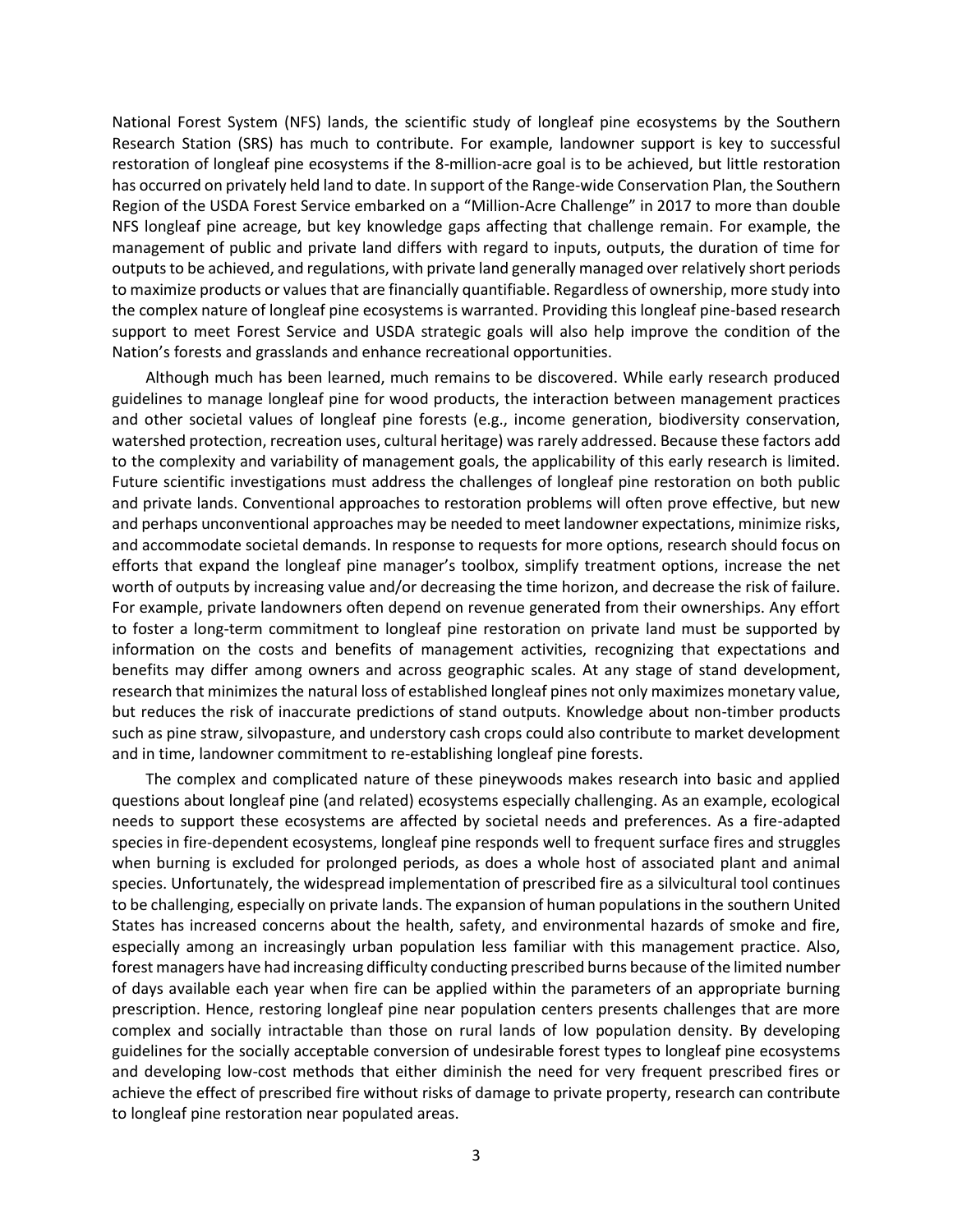Longleaf pine communities represent both a conservation challenge and opportunity in the southern United States. Because of the past dominance of longleaf pine forests and their dramatic decline, many affiliated plant and animal species and their habitats have also declined precipitously. As a result, numerous dependent species have become threatened or endangered. It is believed that the restoration of longleaf pine ecosystems, especially at larger scales, will help recover these troubled species. Hence, research into the most effective restoration strategies offers great potential for the recovery of these increasingly rare species. For instance, stand management guidelines are needed for publicly owned land that is mandated to contain habitat for federally listed, threatened or endangered species such as the redcockaded woodpecker (RCW; *Dryobates borealis*). These birds rely on mature pines for nesting and foraging. Gradual conversion from loblolly or slash pine to longleaf pine, while supporting the RCW, requires a suitable level of overstory retention. This information is in particularly high demand on military installations under the mission-critical directive to simultaneously retain large stands of mature pines for the RCW and conduct mission-related activities.

Although some previous research has explored relationships between understory plants and overstory longleaf pine trees, managers need to know how to regenerate longleaf pine while retaining the habitat values associated with mature trees. Research has documented how organisms in the understory perform critical functions which sustain entire longleaf pine ecosystems. Vigorous and diverse ground layer plant communities play a key role in the fire ecology of these ecosystem. Where there is no natural seed source, restoring longleaf pine requires artificial regeneration. However, many conventional site preparation methods can be detrimental to native herbaceous vegetation. Research that maximizes the establishment of planted seedlings and minimizes disturbance of the ground layer will likely accelerate the trajectory of longleaf pine ecosystem restoration on a range-wide basis. Further, where the natural herbaceous community has been eliminated, suitable plant materials and reintroduction methods are needed if restoration goals are to be achieved. Another concern is the establishment of native ground layer plants that do not readily seed into an area. Once again, ground layer seed and seedlings and economically viable ground layer establishment alternatives must be available for the success of largescale ecosystem restoration efforts.

Another challenge and opportunity in longleaf pine-dominated ecosystems is how they are affected by, and can influence, a changing environment. Altered climate patterns and associated disturbance regimes are likely to impact longleaf pine management, with restoration offering opportunities to moderate their influences. Among the southern pines, longleaf pine is the most tolerant of drought and nutrition limitations, the most resistant to insect attack and disease, and the least damaged by wildfire when managed appropriately. Preliminary observations also suggest that longleaf pine trees without RCW cavities may be more resistant to hurricane-force winds and that longleaf pine may sequester more carbon when compared to the other southern pines. Longleaf is clearly a species that offers promise in the event of rising atmospheric carbon dioxide levels, elevated air temperatures, shifting rainfall patterns, and more frequent and severe tropical storms that are predicted with global climate change. There are, however, unknowns that must be resolved before longleaf pine establishment and ecosystem restoration can be wholly endorsed as the superior choice for forests for the future. To increase the probability of restoration success in a changing climate, an understanding of the relative influence of genetics and environment on the establishment success and resilience of longleaf pine and its ecosystem functional groups is vital in guiding genetic improvement efforts. Additionally, sustained adaptation to climate change will only be possible if whole-crown carbon fixation is adequate to support above- and belowground structural, energy, and other process needs (e.g., seed production). Research that evaluates the balance among leaf area, light availability, soil resource supply and acquisition, and longleaf pine vigor across the its range will help reveal the role of longleaf pine in a changing climate.

By definition, longleaf pine ecosystem restoration requires that all components—not just the dominant tree species—receive attention from land managers. Integrating these challenges with a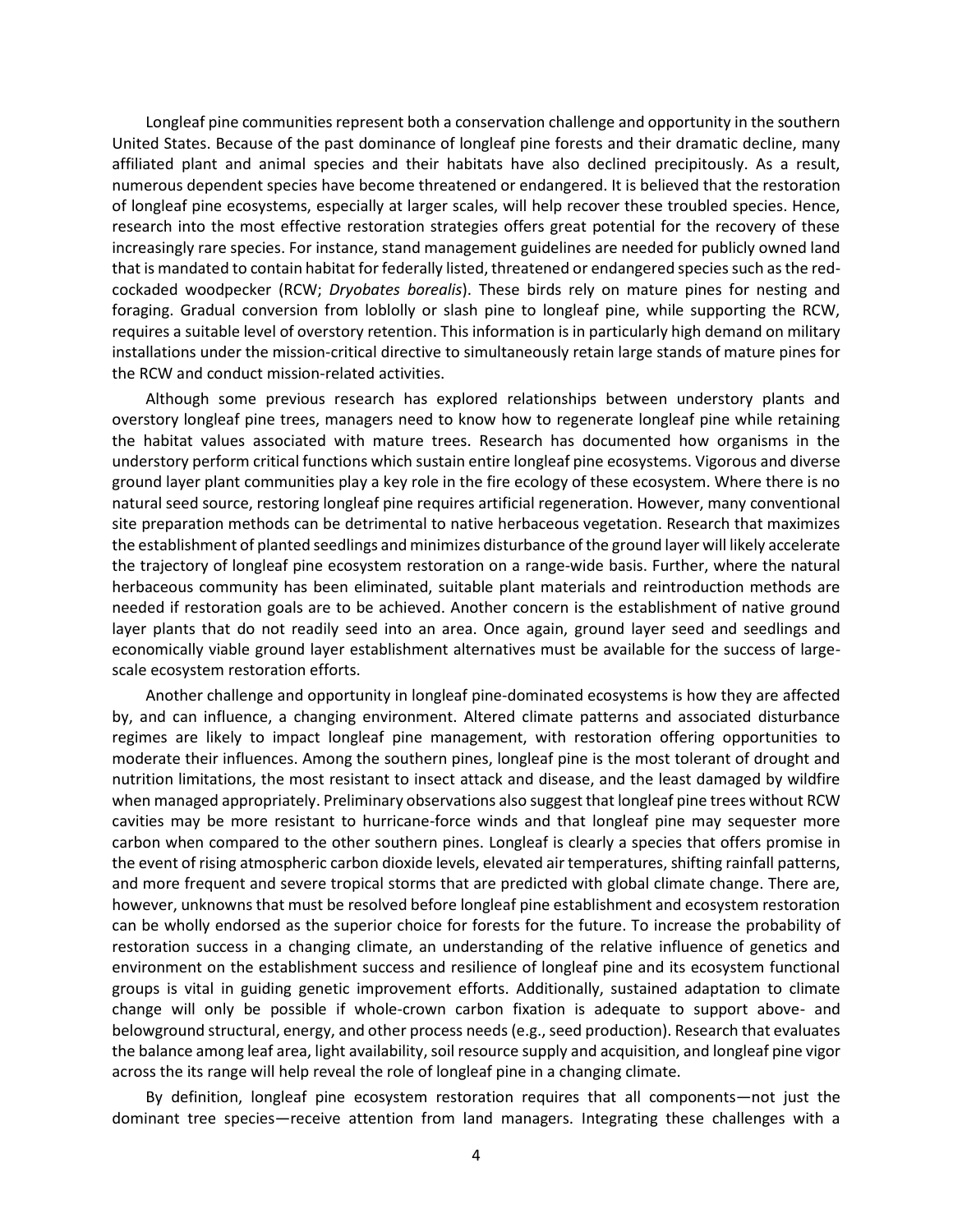continued need for stemwood production requires a more holistic research strategy. SRS-4158 is administratively housed in the SRS's Center for Forest Restoration and Management (CFRM). The CFRM is a newly created Science Center within the SRS that looks to develop and deliver the scientific information needed to restore and manage southern forest ecosystems. Developed to encourage collaboration, share resources and human capital, and meet the agency's science mission, these SRS Science Centers are oriented to provide results-based research outcomes that are closely aligned with local, regional, and national priorities. Locally (at the SRS level), CFRM's SRS-4158 and SRS-4159 (Ecology and Management of Southern Pine Ecosystems) research work units represent an integrated effort to study various components of pine- and pine-hardwood ecosystems, including those dominated by longleaf pine. As a part of the CFRM, SRS-4158 seeks to further SRS Strategic Framework goals and objectives [\(https://www.srs.fs.usda.gov/strategic-framework/goals-and-objectives/\)](https://www.srs.fs.usda.gov/strategic-framework/goals-and-objectives/) by 1) providing sound science to sustain healthy longleaf pine-dominated ecosystems; 2) delivering longleaf-related benefits to landowners, forest managers, local communities, and the general public; 3) applying knowledge to address regional and national issues, particularly in support of forest management and policy decisions on longleaf pine ecosystems; and 4) facilitating excellence in the Station through improvements to longleaf pine-focused research, management, and conservation. In addition to longrunning regional partnerships, a list of 12 Shared Research Priorities (Appendix A) recently signed by the SRS's Station Director and the Southern Region's Regional Forester provides another platform for SRS-4158 to support the science needs of a close partner. SRS-4158's research program is also closely aligned with elements in the Forest Service's strategic plan to sustain the Nation's forests while delivering benefits to the American public and the global community, as well as the good neighbor, shared stewardship, and improving forest and grassland national priorities. Furthermore, the planned program of work of SRS-4158 has also been designed to support the USDA strategies of providing and sharing stewardship of our public natural resources, facilitating rural prosperity and economic development, strengthening private land stewardship using technology and research, and ensuring productive and sustainable use of the National Forests and Grasslands.

### **SRS-4158 MISSION:**

## **TO PROVIDE KNOWLEDGE, STRATEGIES, AND TOOLS FOR RESTORING, MANAGING, AND SUSTAINING LONGLEAF PINE ECOSYSTEMS, DEVELOP BETTER UNDERSTANDINGS ABOUT THE ECOLOGY AND SILVICULTURE OF LONGLEAF PINE AND OTHER AFFILIATED SOUTHERN PINES IN THE SOUTHERN UNITED STATES, AND FOSTER INSIGHTS ABOUT ECOSYSTEM RESTORATION**

To accomplish our program of research to support the above mission, the tasks in SRS-4158's RWU Description (RWUD) have been organized into the following Problem Statements:

### **Problem 1. Develop the fundamental knowledge needed to improve our ability to effectively restore and manage longleaf pine and associated understory communities.**

Many challenges underlie the large-scale restoration of longleaf pine ecosystems, as called for in the America's Longleaf Restoration Initiative, the Million Acre Challenge, the recently signed Shared Research Priorities of SRS and the Southern Region (Appendix A), and other initiatives. Our knowledge of past environmental conditions and the internal and external dynamics of longleaf pine ecosystems is incomplete, thus limiting manager's abilities to restore to, manage for, or adaptively respond to system needs and changing context. An emphasis on functional restoration and fostering conditions where desired species can complete their entire life cycles may be more effective under a changing climate or when faced with invasive species or other threats. Potential limitations to the annual production of longleaf pine seedlings are also of concern, starting with the looming challenge of developing a reliable supply of longleaf pine seed. Longleaf pine is characterized by a dynamic seedfall pattern with multiple years passing between productive years. Better knowledge of what controls male (pollen) and female (conelet) strobili production, cone development and retention, and seed maturity, and how these factors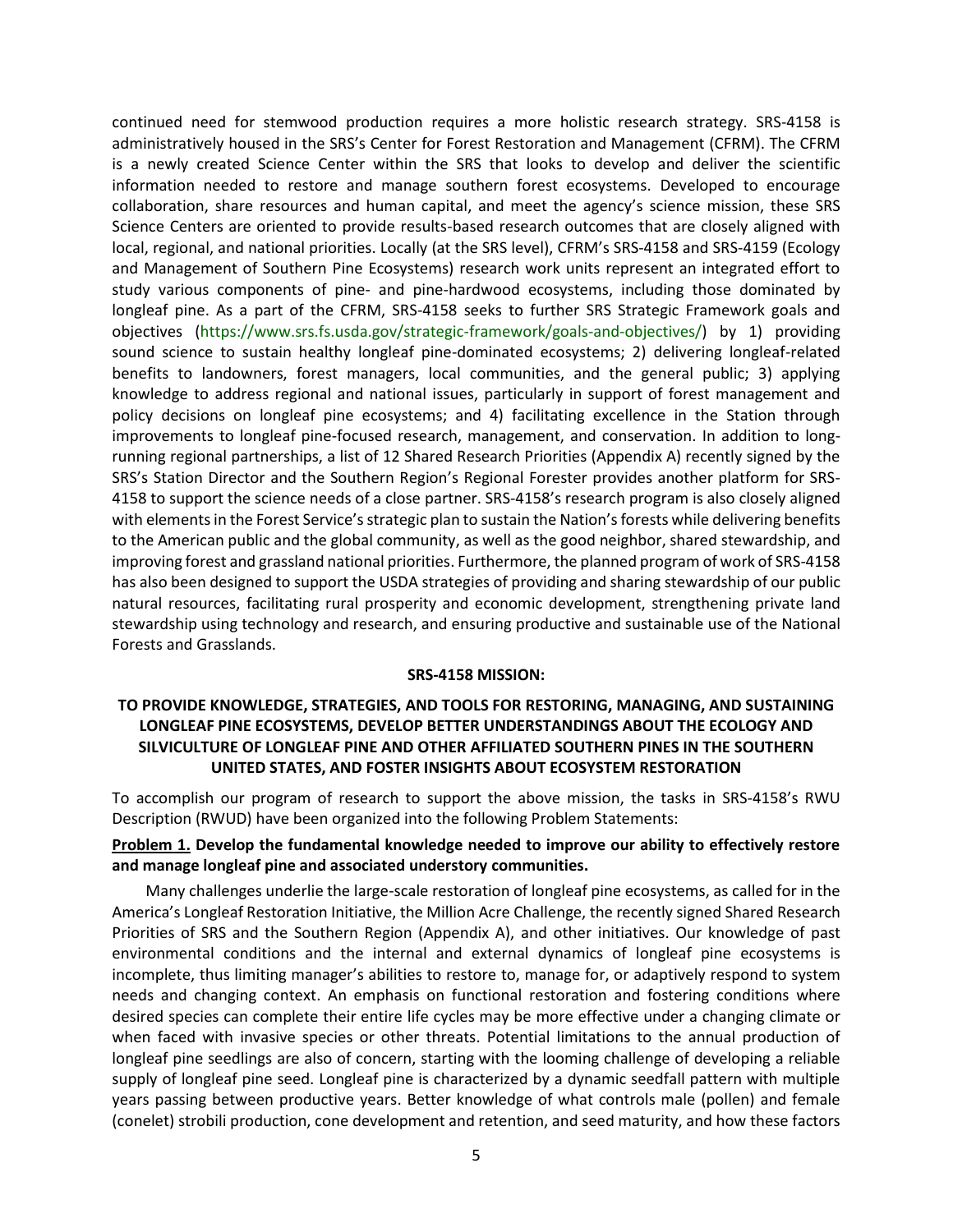can be manipulated to benefit the availability of seed is needed. Further, high-quality longleaf pine seedling stock is critical for the success of artificially establishing longleaf pine forests. In addition to firstyear seedling survival, percent of seedlings initiating accelerated height growth (i.e., emergence from the grass stage) two to three years after planting should also be included in the evaluation of early field performance. Information about the vertical stability of planted longleaf pine stock types once they become saplings (5 to 10 years in field) is needed in areas prone to tropical storms and hurricanes.

Longleaf pine communities are more than just their dominant pines. We need to better understand the processes that affect the fecundity, establishment, and development of other native tree and ground layer plant components of longleaf pine ecosystems. We will then better understand how native vegetation responds to disturbance and management in terms of growth, vigor, genetic variability, hybridization potential, disease and insect resistance, and longevity. Efforts will provide private landowners and public land managers with high-quality longleaf pine seedlings, excellent rates of seedling survival, and seedlings and saplings exhibiting accelerated and uniform height growth and windfirmness. In doing so, we will reduce the risk of lost revenue from wind-impacted trees or slow-growing seedlings. We will also monitor silvicultural treatments and stand conditions for insight about the factors controlling cone and seed production in even-aged and uneven-aged forests. This improved understanding will enable us to better restore and sustainably manage longleaf pine ecosystems.

We will use our expertise in the biology of seeds, seedlings, trees, and native plants, including at-risk species, to study the basic biology, physiology, and ecology of longleaf pine and its associated plant species. Specific problems are as follows:

**Problem 1a. Advance understanding of ground layer species biology and systems ecology to ensure persistence or growth of key understory species.** We will discover and develop knowledge of the population biology, seed dispersal dynamics, and habitat relationships of common and at-risk ground layer plant species found in the plant communities of longleaf pine ecosystems. Systematic, incremental accumulation of species-based knowledge provides a foundation for understanding the persistence of these species-rich, fire-associated plant communities. Priority will be given to taxa that have widespread application in restoration (e.g., native grasses, legumes, perennial forbs) and to formally recognized conservation target species (e.g., rare species in sensitive habitats).

**Problem 1b. Advance understanding about longleaf pine reproductive biology and seedling development to improve our ability to successfully regenerate and restore longleaf pine ecosystems.** We will develop an improved understanding of the genetic, physiological, and environmental factors that influence longleaf pine cone crops, seed production, and unique juvenile development. Knowledge about how to improve and predict seed production from natural stands and seed orchards, and how to enhance early height growth in planted seedlings is needed. This will contribute to the resilience of the commercial nursery industry by more reliable sources of longleaf pine seed, and the ability to produce high-quality seedlings with accelerated and uniform height growth and root systems that ensure sustained tree growth and vertical anchorage. We will also use this knowledge to develop better seed production, seedling culture, and establishment protocols to meet the demand for superior planting stock and innovative, site-specific establishment techniques. These actions should lead to greater acceptance of longleaf pine as a species of choice to plant under many circumstances.

**Problem 1c. Understand the physiological and developmental strategies that sustain longleaf pine vigor.** We will develop an improved understanding of the physiological and developmental processes that sustain longleaf pine in frequently burned forests and across a diversity of stand conditions. Aspects of root system function, crown physiology, and soil and canopy environments will be assessed to understand how longleaf pine adapts to its environment and how these processes may be affected by potential changes in climate.

SRS-4158 has the facilities and equipment to engage in research in Problems 1a-c. This work will be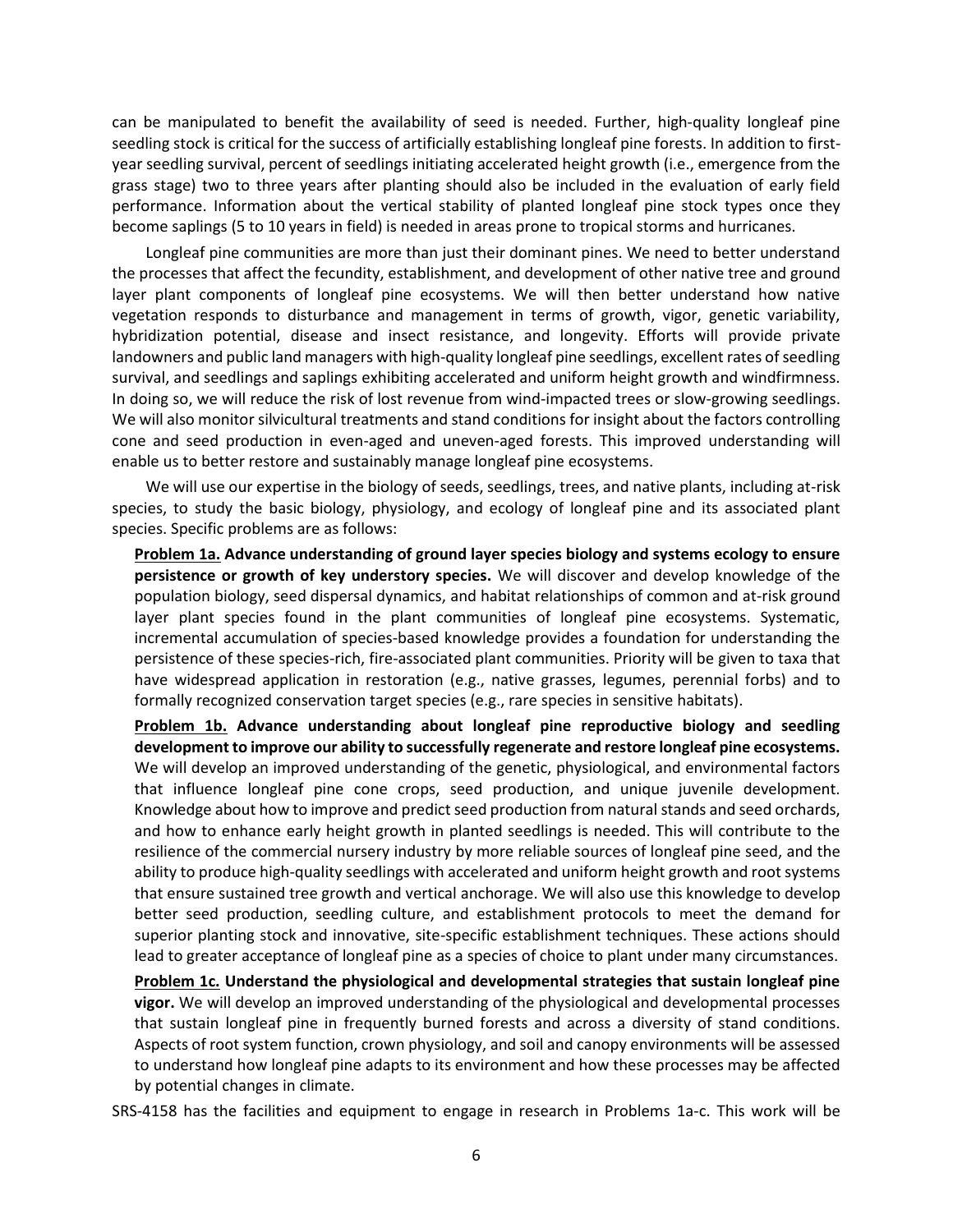achieved using SRS-4158 scientists, scientists in other SRS units, and collaboration with external partners (e.g., NFS staff, university faculty, other state and federal agencies).

**Problem 2. Develop the tools to manage and restore longleaf pine ecosystems, including the full array of ecosystem goods and services associated with sustainable longleaf pine forests.** Restoration of longleaf pine ecosystems continues to be recognized as a high research priority for the SRS and the Southern Region (acknowledged as Shared Research Priority #6, Appendix A). To this end, we will use our expertise in the structure and function of longleaf pine ecosystems to conduct an integrated research program for restoring longleaf pine across a range of conditions. This will include studies designed to help landowners transition their forests back to longleaf pine communities using a variety of silvicultural and ecological restoration tools. For example, the conversion of established loblolly or slash pine forests to longleaf pine ecosystems requires straightforward alternatives for establishing a relatively low stem density that allows sunlight to reach the forest floor and an understory that can carry low-intensity surface fires every two to three years. However, alternatives such as clearcutting and/or burning may be unacceptable under some circumstances. Therefore, development of the means to gradually reduce stem density and slowly foster a desirable understory using a minimum amount of prescribed fire could appeal to landowners who reject stand conversion by clearcutting and planting or who are unwilling to accept the risks associated with prescribed fire. Specific problems are as follows:

**Problem 2a. Develop and test protocols for restoring ground layer communities across the gradients characteristic of longleaf pine forests.** Knowledge of all aspects of restoration is needed. These include the harvest, viability testing, and storage of seeds, as well as site preparation and planting, and maintenance of restoration sites. Information and technology needs are extensive, but early attention will be given to developing knowledge that supports increased availability of native plant materials, integrating ground layer restoration and canopy management, and using established tools (e.g., prescribed fire, chemical applications, and seed harvesting technologies) to achieve restoration of the ground layer vegetation.

**Problem 2b. Improve knowledge about the silvicultural methods and tools needed to regenerate, sustain, and improve longleaf pine forests and related communities.** We will develop science-based silvicultural approaches for converting stands of less desirable overstory species to longleaf pine, produce open stand conditions when justified, and refine methods for using mechanical, chemical, and fire treatments to encourage the development of ground layers dominated by native plants. This could include management of longleaf in mixed-composition stands, and the influence of different understory-related fuel conditions on the application of prescribed fire. We will also study the growth and yield of existing longleaf pine stands to better understand the long-term influences of stock origin (natural versus bareroot versus container) on this important attribute. Researchers will compile information so that it is straightforward and applicable on public and private landholdings regardless of size. This will allow us to comprehensively address the silviculture of longleaf pine ecosystems and provide private landowners and public forest managers with effective tools for sustaining healthy, diverse, and productive longleaf pine ecosystems.

**Problem 2c. Develop knowledge about the full suite of ecosystem goods and services provided by longleaf pine ecosystems and design the corresponding silviculture and restoration tools needed by landowners.** We will use our expertise in the ecology and management of longleaf pine ecosystems, plus the expertise of others, to refine and expand upon the functionality and productivity of these natural systems. Such an effort will depend on the documentation of historical vegetation conditions in longleaf pine ecosystems in order to provide benchmarks for guidance, and better identify the full range of goods and services these systems are capable of producing. This will also entail considering both traditional outputs (e.g., timber products such as dimensional lumber, poles, and veneer, and wild game species) and non-traditional goods and services (e.g., carbon sequestration, water quantity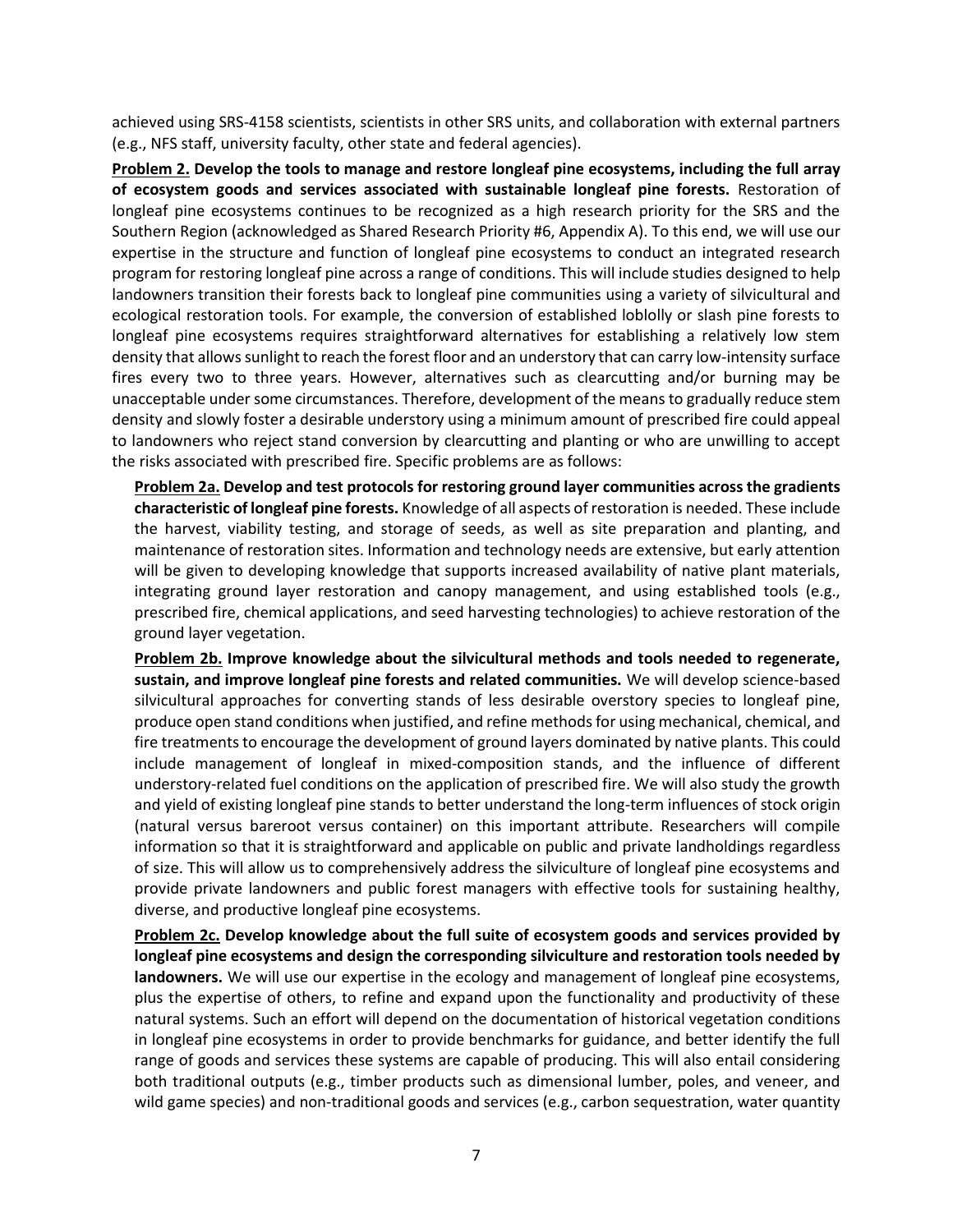and quality, pollinator habitat, declining or threatened/endangered species habitat, aesthetics, recreation), and using novel approaches to assess past, present, and future production.

SRS-4158 has the facilities and equipment to engage in research in Problems 2a-c. This work will be achieved using SRS-4158 scientists, scientists in other SRS units, and collaboration with external partners (e.g., NFS staff, university faculty, other state and federal agency personnel).

**Problem 3. Research the integration of longleaf pine-dominated ecosystems in the broader southern pine and pine-hardwood forests, with a particular emphasis on the restoration of system functionality, community resilience, and improvement of affected human systems.** Beyond simple restoration of longleaf pine (Shared Research Priority #6, Appendix A), a complex suite of ecosystem processes, goods, and services need to be studied to help land managers meet societal needs. Related research priorities include improvements to fire management (Priority #3) in the fire-dependent longleaf pine ecosystem, water supply as a function of forest cover (Priority #4), developing new and novel forest markets and ecosystem services from longleaf pine (Priority #5), shared stewardship opportunities to increase longleaf pine cover and resilience (Priority #7), and hurricane recovery and ecosystem resilience (Priority #9). We will transfer the knowledge and expertise gained through our research in longleaf pine ecosystems to managers, landowners, the scientific community, and policymakers across the southern United States to develop and improve upon restoration practices and tools that can help the federal government meet its strategic goals of customer service, improved producer viability, increased rural prosperity, better private and public land stewardship, and sustainable resource conservation. Specific problems are as follows:

**Problem 3a. Investigate how local plant communities and longleaf pine-dominated landscapes are affected by interacting biotic and abiotic factors, particularly in support of large-scale restoration efforts.** We will develop knowledge of the spatially variable biotic and abiotic factors and their interactions that influence the structure, distribution, and condition of longleaf pine communities across landscapes. Variables with spatial aspects include site quality (e.g., soil structure, water holding capacity, fertility), natural disturbances (e.g., fire, wind, drought, insects, pathogens), open forest structure and patterns, and reproductive processes such as pollination, hybridization, and seed dispersal. We expect to find differences in these spatial variables among longleaf pine communities in the Atlantic Coastal Plain, the Lower Gulf Coastal Plain, the Sandhills, the Piedmont, and in the Southern Appalachians as well as interactions between physiographic region and management history. Understanding these effects will be key to helping the National Forest System move ahead with largescale restoration efforts, and should support their activities related to the Million Acre Challenge and our Shared Research Priorities.

**Problem 3b. Increase our understanding of longleaf pine and associated forest communities through the development, application, and improvement of ecological models.** Simulation models offer a tool to test hypotheses, validate (or negate) assumptions, predict future outcomes under different scenarios, and identify research needs and resource shortcomings. The refinement of these tools and technologies (including GIS and computer models) can help design and/or customize restoration and management protocols suited to the diverse environmental conditions where longleaf pine is a dominant canopy species. Improvements in resource conservation resulting from more viable and sustainable restoration efforts will help public land managers do their jobs more efficiently as well as improving the stewardship of privately held lands.

**Problem 3c. Expand expertise on the socioeconomic costs and benefits of longleaf pine restoration.**  We will establish research partnerships to assess the costs and benefits of restoring longleaf pine ecosystems. To deliver the most complete information possible, an analysis of economic benefits and risks should be performed. The analysis should consider both the accruable benefits and risks associated with public and private investment and changes in land use. Risks should include practical problems such as not being able to use prescribed fire as planned. Such an analysis would include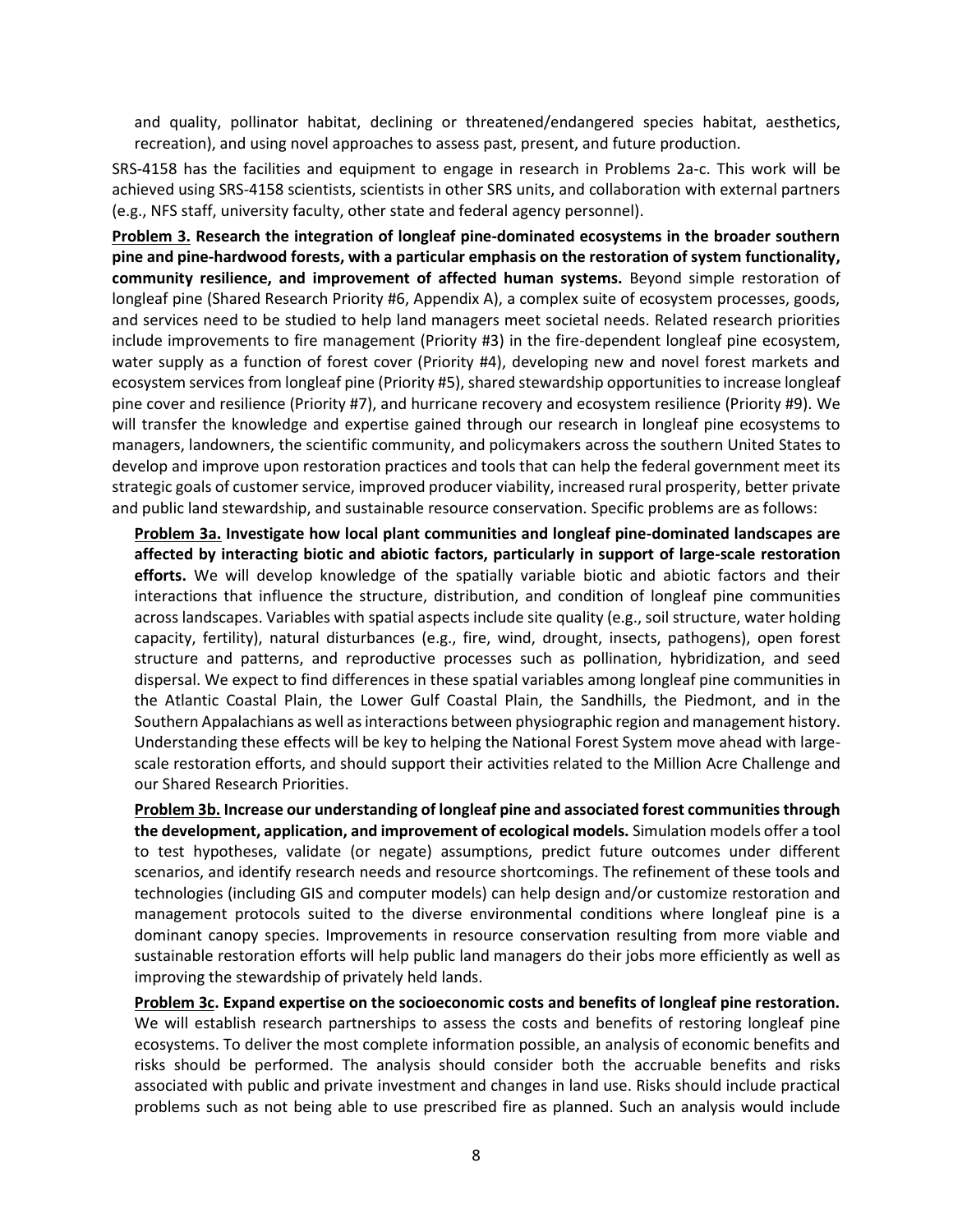markets for products from current and changing land uses, and as anthropogenic and natural disturbances occur. Analyses should account for services and goods not traditionally considered (including carbon credits), the role of cost-share payments for certain land management practices, the value of wildlife habitat (including its potential to support hunting leases as a revenue stream), the values of the quantity and quality of water produced, the presence of federally listed (threatened or endangered) or known declining species, and impacts of air quality regulations. This will provide landowners and managers with information about revenue streams and resource obligations associated with various management activities and strategies.

**Problem 3d. Develop new research directions and broader, more networked studies on experimental forests.** Most SRS locations have access to a nearby experimental forest, upon which many have based their research through the years. On these experimental forests, we will seek new opportunities to partner with other Forest Service research units and working groups, university collaborators, other government agencies, non-governmental organizations, and corporate partners to leverage existing research support, develop new research questions, install new technologies and better utilize existing ones, expand/broaden the scope of studies from local to regional, national, or even international scales, and join in appropriate science-based networks. In addition to serving as large-scale field laboratories and repositories of biological diversity, experimental forests have always, and will continue to, serve as demonstration areas to better inform fellow academics, professional resource managers, and the general public about the long-term history of various treatments as well as the opportunities presented by new management approaches. The SRS has developed an Experimental Forest Network (EFN) consisting of 19 experimental forests, and has undertaken a series of connected, large-scale, network-driven research projects on topics ranging from shortleaf pine (*Pinus echinata*) conservation to pollinator studies to intensive forest plot monitoring by Forest Inventory and Analysis (FIA) staff, and SRS-4158 will work to become a key participant in this EFN.

SRS-4158 has the facilities and equipment to engage in research in Problems 3a-d. This work will be achieved using SRS-4158 scientists, scientists in other SRS units, and collaboration with external partners (e.g., NFS staff, university faculty, other state and federal agency personnel).

### **10. APPROACH TO PROBLEM SOLUTIONS**

**Problem 1. Develop the fundamental knowledge needed to improve our ability to effectively restore and manage longleaf pine and associated understory communities.**

Research directions and expected accomplishments by emphasis area for this RWUD:

### **Problem 1a. Advance understanding of ground layer species biology and systems ecology to ensure persistence or growth of key understory species.**

- *1. Intensive management and ground layer species.* Understanding the composition, structure, and function of the ground layer of longleaf pine ecosystems has been a SRS-4158 research focus for over a decade. We will continue to build on early trials that evaluated direct seeding and aspects of management such as season of burning and roller drum chopping on the ground layer plant community including selected, threatened or endangered plants. Increased emphasis will be placed on evaluating chemical treatment effects on native herbaceous species.
- *2. Factors that control seed production and seedling establishment of perennial grasses and forbs.* Field studies and greenhouse experiments will be used to investigate the effects of interacting biotic and abiotic factors that influence seed production and natural seedling establishment in longleaf pine plant communities. Factors to be manipulated include prescribed fire, water and mineral nutrient availabilities, and light. Efforts to understand the effects of canopy and herbaceous cover on seed production and seedling establishment among native warm season grasses will continue.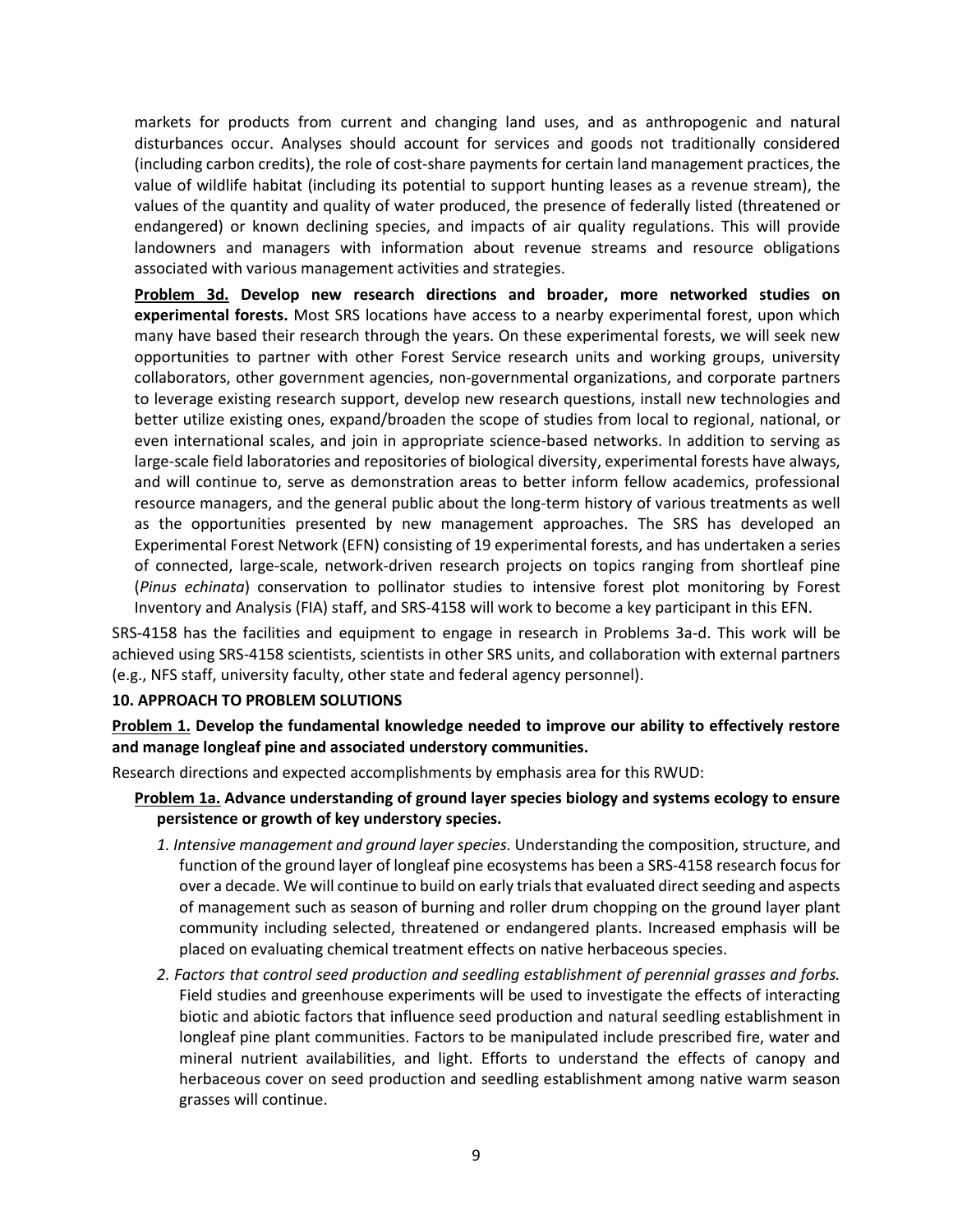*3. Rare or sensitive plant species.* Because (a) there are so many rare plant species (formally recognized by state or national ranking systems) associated with longleaf pine ecosystems and (b) our staff includes expertise in the area of rare plant species, we will continue to design and implement studies when needed to address conditions or management actions that pose imminent threats to protected species. Monitoring will continue in a study of the habitat conditions required to successfully move a federally listed (endangered) plant (*Harperocallis flava*) from a heavily travelled roadside to a secure location in the Apalachicola National Forest along Florida's Gulf Coastal Plain. Other species-specific studies will be considered as resources permit and needs arise.

Outcomes in Problem 1a expected during the time covered in this RWUD:

- Increased understanding of population and community processes that affect threatened and endangered plant species in the ground layer of longleaf pine ecosystems.
- Improved understanding of the effects of fire on the condition of ground layer plants in longleaf-dominated ecosystems.
- More reliable reference ecosystem information to help inform restoration objectives, including that of the understory.

## **Problem 1b. Advance understanding about longleaf pine reproductive biology and seedling development to improve our ability to successfully regenerate and restore longleaf pine ecosystems.**

- *1. Growth and establishment of longleaf pine seedlings.* Presently, morphological standards for container-grown longleaf pine seedlings are correlated with acceptable survival rates, but not post-planting growth. Little is known of the physiological quality at planting, or the potential to improve physiological quality and therefore, juvenile growth. Many soils in the natural range of longleaf pine are characterized by low phosphorus availability and soil physical properties that lower fertility and restrict normal root elongation. Research is underway to evaluate novel cultural treatments to enhance seedling performance after planting. Research is also underway to understand interactions between soil physical properties and root system development after planting. These efforts provide insight about the potential to improve post-planting juvenile longleaf pine growth by changing cultural or establishment environments. Furthermore, knowledge of relationships between seedling morphological variables at planting and seedling field performance will help define new pre-planting standards that reflect both survival and long-term growth after planting.
- *2. Seedling root system development.* Forest industry in the southern United States modified and implemented the container technology that was developed in Canada for northern conifer species. While adequate for loblolly, slash, and shortleaf pines, these containers are often problematic for longleaf pine because of this species' taproot size and root system architecture. Field studies are underway to assess the effect of cavity variables such as size and chemical or air root pruning attributes on longleaf pine root system morphology over time and sapling vertical stability. Results will guide container manufacturers' efforts to design containers better suited to the root system of longleaf pine and use of these containers by the nursery industry.
- *3. Cone and seed crop predictions.* To support the growing demand for longleaf pine nursery stock, a sustained, large supply of viable longleaf pine seed is needed. A shortfall of available longleaf pine seed is predicted for two primary reason. First, the efficiency of longleaf pine seed storage is inherently low, with seed viabilities less than 75 percent when storage exceeds two years. Second, patterns of longleaf pine cone and seed supply are erratic and often lead to more than two years between ample seed crops. Two efforts are underway to remedy longleaf pine seed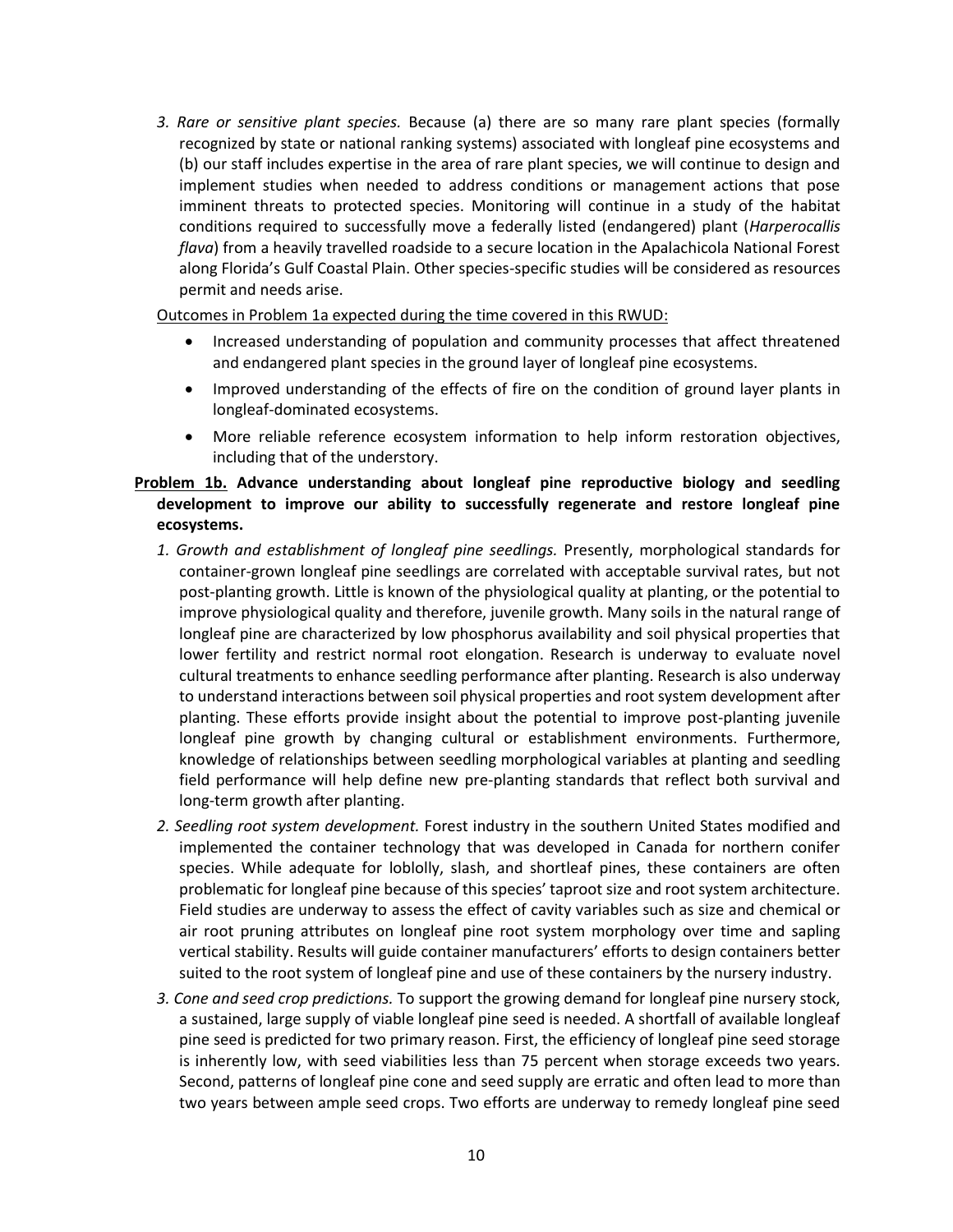shortfalls. We are building upon a monitoring effort that quantified longleaf pine cone production at 10 locations for 55 years so that these cone data can be paired with climatic and edaphic information to investigate linkages among cone production, annual water deficit, soil series, chemical and physical properties, and available stand information. Second, four years of intensive female reproductive and vegetative phenology and nutrition measurements in a single clone of loblolly pine are recently complete. With this data set, carbon and nutrition drivers of *Pinus* cone and seed production are being investigated. Information from both of these efforts will be used to propose conceptual hypotheses about variables that control longleaf pine cone and seed production which may prove valuable for sustaining the supply of longleaf pine seed.

- *4. Impacts of hybridization on longleaf pine seedling production.* A recent (2014) bumper longleaf pine seed crop in several seed orchards offered an opportunity to generate a large number of seedlings to plant on public and private lands. Initial morphological tests suggested that a significant percent of the germinants from this seed crop were "Sonderegger" pines (hybrids of longleaf and loblolly pine) and hence were unacceptable as planting stock. Further investigation of this event, including the use of DNA marker analysis, morphological assessments, and field tests of seedlings have been completed and preliminary genetic tests did not agree with standard morphological assessments and field tests. In addition to improving how hybrids are identified in the nursery, this work may also lead to better knowledge about the natural frequency of longleaf pine hybridization and the morphological plasticity of longleaf pine germinants.
- *5. Longleaf pine sapling and tree toppling.* Planting seedlings is a practical method for establishing longleaf pine regeneration where no natural seed source exists. Container stock is generally favored over bareroot seedlings because bareroot stock has a narrow seasonal planting window and has to be planted soon after lifting, as seedling quality decreases rapidly after cold storage for more than one week. However, the isolated occurrence of toppling after strong wind events has been noted among saplings derived from container stock. Conventional containers change the natural root system architecture of longleaf pine and there has been little effort made to temper this effect. Studies are underway on the Palustris and Escambia EFs to evaluate longleaf pine root system architecture among seedlings, and saplings, and young trees in response to an array of container types. Ultimately, these results will minimize negative effects of container type on the field establishment, juvenile growth, and vertical stability of planted longleaf pine.

Outcomes in Problem 1b expected during the time covered in this RWUD:

- Better comprehension of how seedling size and morphology, root system architecture at planting, and soil attributes control the establishment, growth, and release from the grass stage of longleaf pine seedlings.
- Identification of root system attributes and root-soil interactions that favor longleaf pine growth and vertical stability.
- Identification of the physiological drivers and environmental factors that control longleaf pine cone and seed production.
- Establish an understanding of the morphological plasticity of longleaf pine germinants, seedlings, and saplings, and outline criteria for distinguishing between the range of exhibited morphologies and Sonderegger hybrids of longleaf pine.

# **Problem 1c. Understand the physiological and developmental strategies that sustain longleaf pine vigor.**

*1. Frequent fires and soil properties.* As a repeated fire regime is reestablished, shifts occur in proportions of woody and herbaceous understory vegetation. The loss of woody understory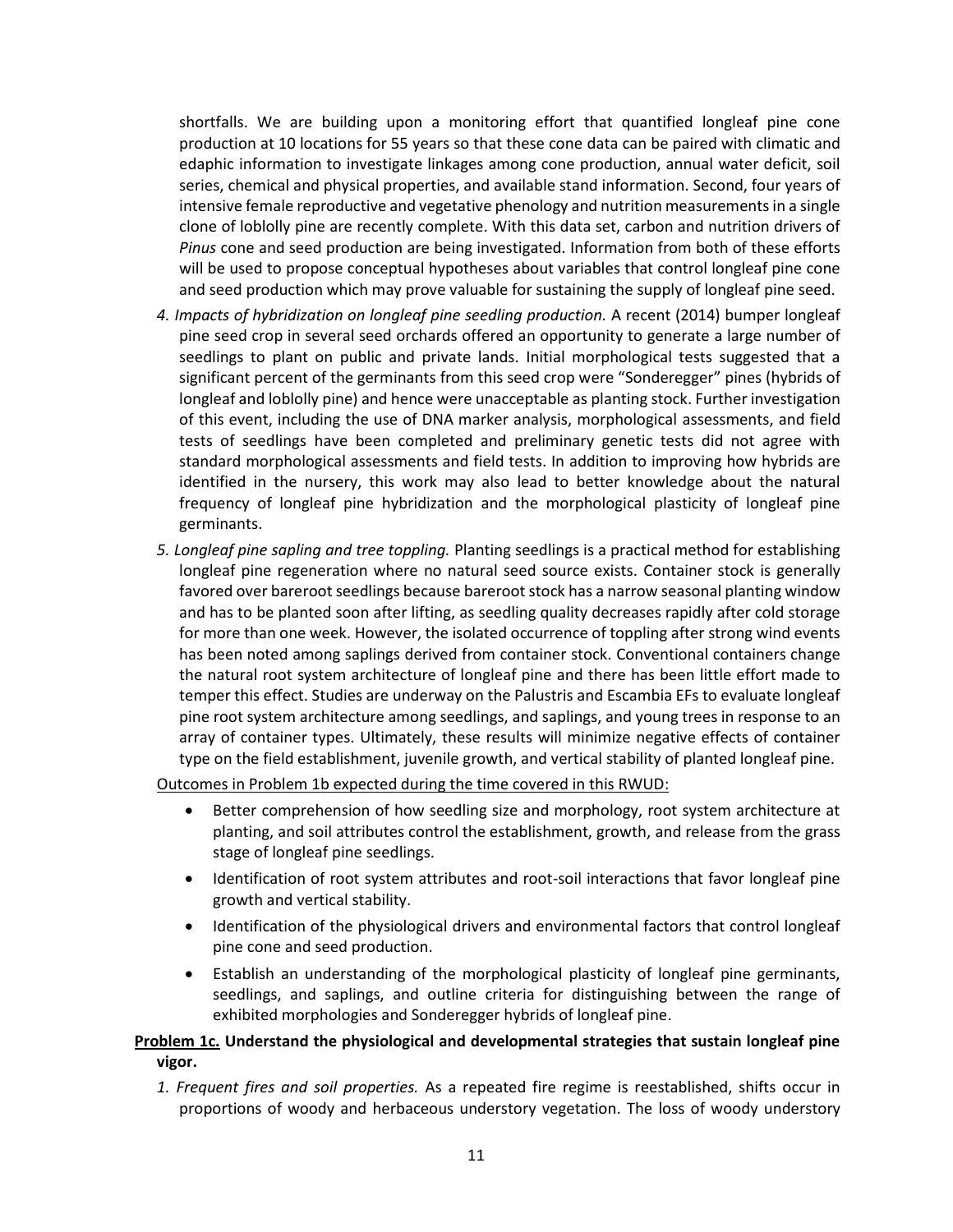species and the gain of herbaceous plants and grasses have the potential to change vertical rooting profiles and therefore, subsoil porosities and organic matter inputs. For soils dominated by silt and clay, these changes influence plant-available water holding capacity and strength in the subsoil and, therefore, may affect soil quality. A long-term assessment of the soil physical properties of a fine sandy loam in response to repeated fire or herbicide application during longleaf pine establishment is ongoing. Soil physical property measurements of the A, and upper and lower  $B_t1$  horizons will continue through eight cycles of biennial prescribed fire. From this long-term study, land managers will better understand the effects of repeated fire on the plantavailable water holding capacity and strength of fine textured soils.

- *2. Physiological adaptation to frequent fire.* Fire-adapted pines possess physiological characteristics that minimize growth loss after fire. An important adaptation of longleaf pine to fire that allows sustained stemwood growth is rapid foliage re-establishment after crown scorch. Foliage regrowth is controlled by interaction among developmental stage (e.g., seedling, sapling, tree), lateral branching pattern, amount of post-fire unscorched foliage, and reserve carbohydrate level. Research is underway to define seasonal windows and stand conditions that minimize negative effects of fire on the physiology and growth of longleaf pine across all developmental stages. This information will aid land managers in developing fire prescriptions that favor longleaf pine production.
- *3. Adaptations that sustain tree vigor.* Longleaf pine health and vigor depend on physiological adaptations that support soil resource and carbon fixation demands for adequate allocation of fixed carbon above- and belowground. Shortfalls of water and soil fertility that reduce carbonfixation have the potential to disrupt carbon allocation among the growth and maintenance of fascicles and roots and the production of defense chemicals. Failed adaptation leads to poor tree vigor and increased susceptibility to insect attack and disease. Field and greenhouse studies with longleaf pine continue in an effort to understand how soil fertility and water availability affect longleaf pine fascicle physiology, root system growth, and susceptibility to root pathogens.

Outcomes in Problem 1c expected during the time covered in this RWUD:

- Improved understanding of the effects of fire on the physiology of longleaf pine, including repeated fire effects on sapling recruitment and growth performance.
- Identification of the basis of longleaf pine's tolerance of crown scorch which will ensure compatibility among the timing of prescribed fires, longleaf pine developmental stage, and management goals.
- Identification of adaptations employed by longleaf pine in response to soil, climate, and stand conditions, and establishment of thresholds for critical conditions beyond which adaptive mechanisms are challenged.
- Identification of the physiological drivers and environmental factors that control longleaf pine cone and seed production.
- Better comprehension of how seedling size and morphology, root system architecture, and nutrients control the establishment and growth, release from the grass stage, and soil resource utilization of longleaf pine seedlings.

**Problem 2. Develop the tools to manage and restore longleaf pine ecosystems, including the full array of ecosystem goods and services associated with sustainable longleaf pine forests.**

Research directions and expected accomplishments by emphasis area for this RWUD:

**Problem 2a. Develop and test protocols for restoring ground layer communities across the gradients characteristic of longleaf pine forests.**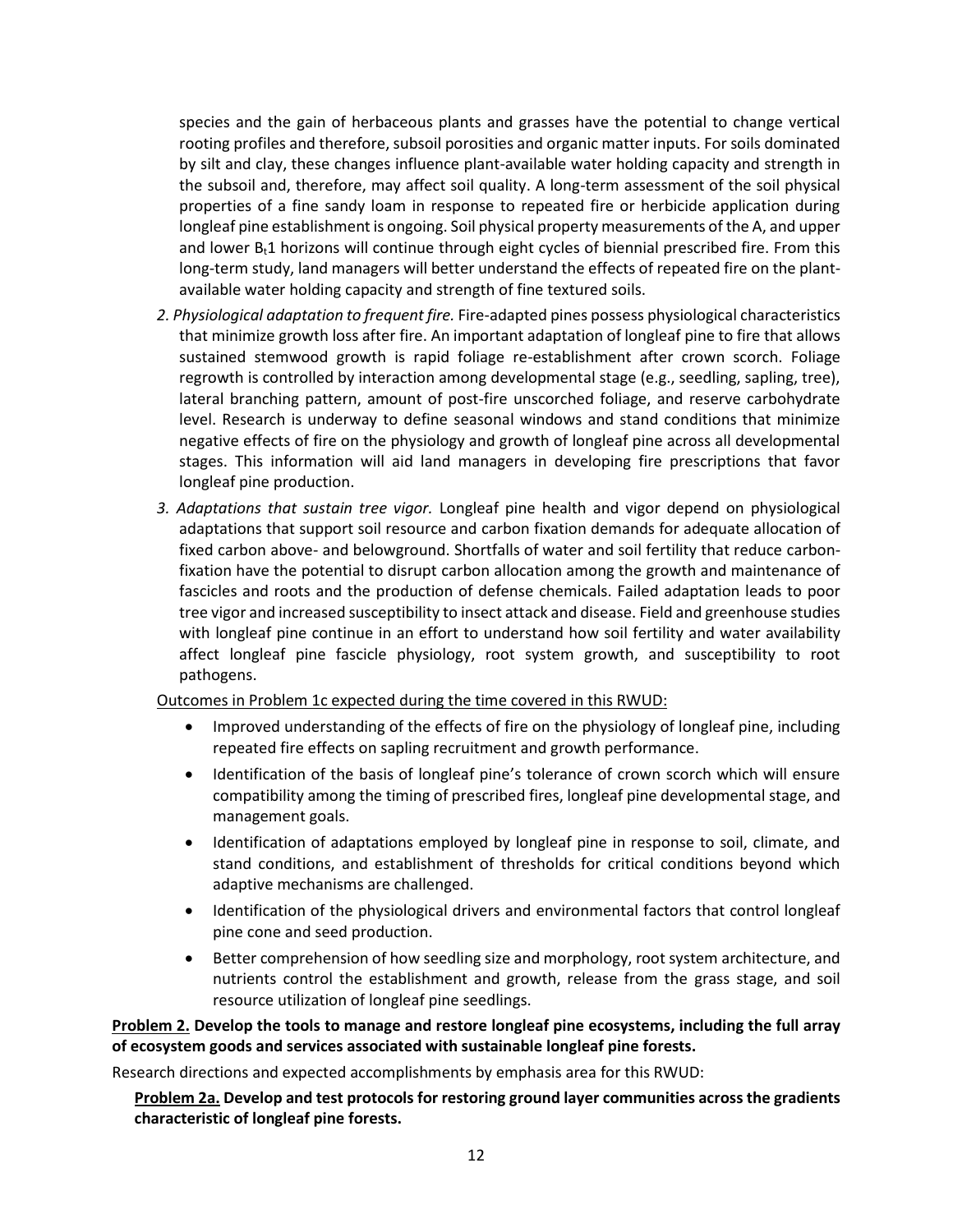- *1. Seed sources and transfer zones.* The effort to restore the ground layer of longleaf pine communities is strongly limited by the lack of ecologically suitable native plant materials. Plant materials from outside the longleaf pine natural range are being used to fill this demand. In restoration, local seed sources are generally preferred because they are more likely to be successful and less likely to have negative effects on local populations. However, given that climate is changing, it is worth investigating if expanding beyond local seed sources to ones of the same species from other climatic envelopes may be a better ecosystem adaptation strategy. We will complete data analysis from a common garden study to evaluate the growth and reproduction of plant species representing populations from across the species' ranges. We will also collaborate with investigators in a related study to propose and evaluate seed transfer zones for ground layer species desired for longleaf pine ground layer restoration.
- *2. Ground layer establishment guidelines.* Across the longleaf pine range, managers have implemented various restoration projects; however, documentation of protocols and results are scarce. We will continue to monitor and report the results of restoration plantings established at various locations and opportunistically launch additional trials collaboratively with land managers. Because most existing projects have been installed on upland sites, new trials will emphasize wet sites.
- *3. Ground layer vegetation dynamics.* We are renewing ground layer inventory projects on the Kisatchie National Forest in Louisiana to determine temporal changes in the ground layer composition of longleaf pine forests.

Outcomes in Problem 2a expected during the time covered in this RWUD:

- Practices that will improve the restoration and sustainability of diverse understory plant communities in longleaf pine forests.
- Plant material and seed transfer guidelines for common herbaceous plant groups that comprise the ground layer vegetation.
- Increased confidence in the identification of ecologically appropriate seed sources for native herbaceous species.
- Technologies for artificially restoring ground layer vegetation.
- Development of reliable management practices for both even-aged and uneven-aged regeneration systems to restore natural understory plant community richness and production.
- Development of even-aged and uneven-aged management methods and guidelines that encourage sustainable forest structure, minimize wildfire risk, and provide habitat for native plants and animals.
- Narratives of historical examples of longleaf pine ecosystems, including ground layer communities, and assessments of current examples of functional and dysfunctional stands.
- Broader assessment of the ecosystem goods and services of longleaf pine ecosystems.
- Brochures and other written and web-based outreach materials targeted for private landowners that provide information on longleaf pine understory community restoration and management.
- Field tours and workshops tailored for private landowners, but also useful for public land managers, to help them solve longleaf pine understory restoration problems.

### **Problem 2b. Improve knowledge about the silvicultural methods and tools needed to regenerate, sustain, and improve longleaf pine forests and related communities.**

*1. Regeneration methods.* While continuous-canopy management is best achieved through the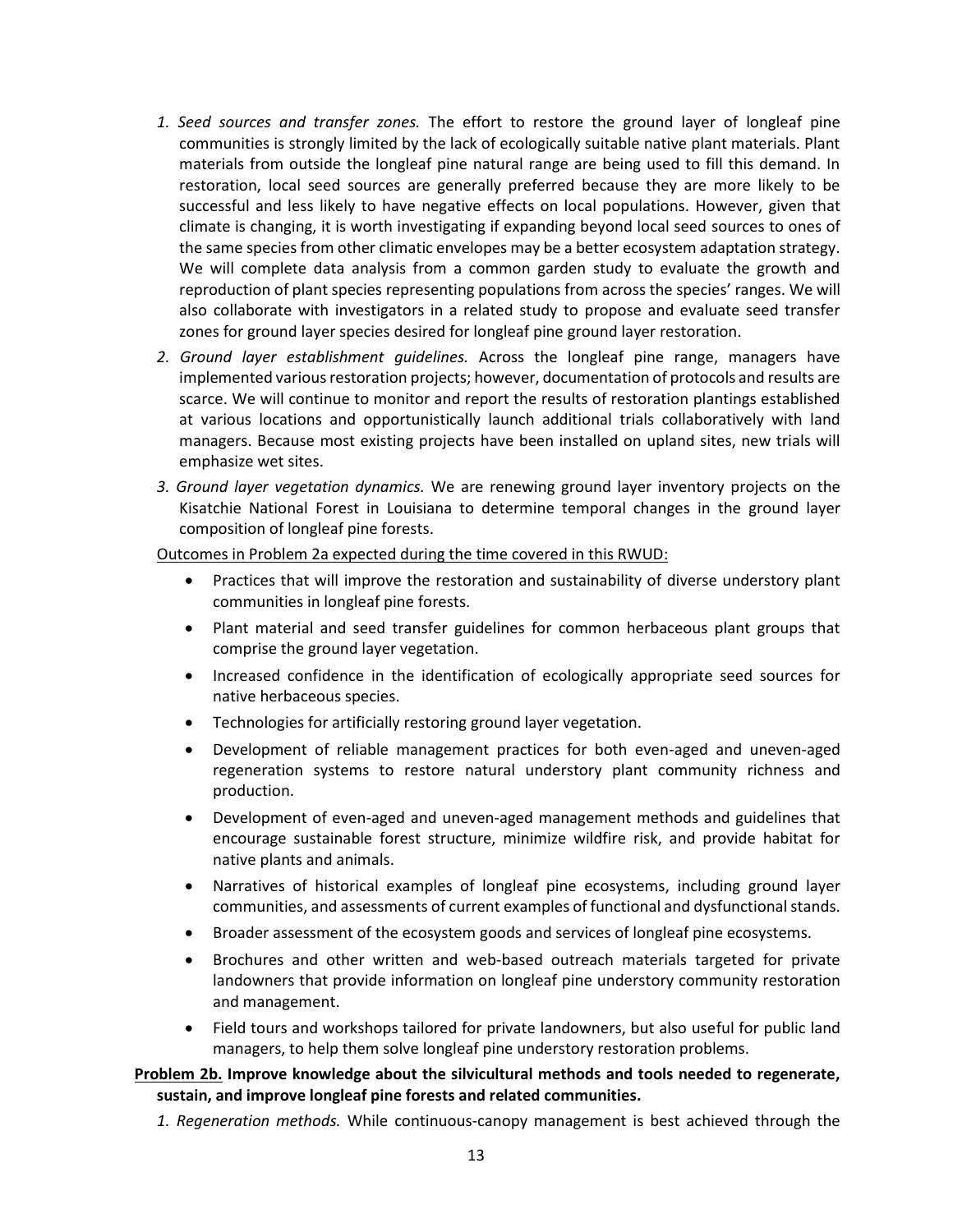irregular shelterwood method and selection systems, these techniques need further study before they are widely applied in longleaf pine. We will continue comparative analysis of uneven-aged and even-aged regeneration methods across gradients of site quality to better understand the efficacy of each approach in various forest environments. We will supplement traditional management approaches, such as uniform shelterwood, with new knowledge about the irregular shelterwood method and selection systems.

- *2. Proportional-Basal Area.* A new approach developed by SRS-4158 and cooperator Auburn University for applying selection silviculture, the Proportional-Basal Area (Pro-B) method is being tested and refined in longleaf pine forests. The Pro-B method for implementing selection systems makes uneven-aged management a practical option for forest managers, because it is a low-cost and easy to learn and apply approach. We plan to rigorously field test the Pro-B method to discern its value in longleaf pine management. We will translate results into webbased tools, to aid forest managers seeking a user-friendly approach for managing naturally regenerated longleaf pine stands and other forest types where selection systems are appropriate.
- *3. Hurricane damage.* The natural range of longleaf pine lies mostly within the hurricane zone of the southern United States. Although this species is more resistant than other southern pines to damage from tropical storms, it can be blown down by extremely high winds. When the worst happens, and all trees in a stand must be salvage-logged, restoring the longleaf pine forest becomes the top priority. We will continue the study of intensive management practices to aid the recovery of hurricane-damaged longleaf pine and develop guidelines that identify the most effective practices to restore longleaf pine forests following recurrent natural disturbances. This work can be linked into the EFN, which should provide both baseline (pre-event) and post-storm conditions and system response.
- *4. Long-term fire studies.* Fire favors longleaf pine because it kills the regeneration of competing pine species, curtails the growth of shrubs and hardwood sprouts, removes smothering litter, and helps control brown-spot needle disease, which stunts longleaf pine seedling growth. We will continue examining the interaction effects of time-interval and season for prescribed fire and their roles in even-aged and uneven-aged longleaf pine management. Additionally, we will evaluate the effectiveness of non-fire vegetation control methods (i.e., physical, chemical and biological techniques) when incorporated into stand management and burning plans. We will use newly emerging information to refine prescribed fire guidelines, suggest alternative methods for understory manipulation where appropriate, and supplement longleaf pine growth and yield models with anticipated stemwood responses to repeated fire. Studies will be developed to better understand the dynamics of seed dispersal in longleaf pine communities that experience repeated prescribed fires. We will continue the long-term study of longleaf pine cone crops to predict seed availability to forest and nursery managers and contribute data to the long-term record of longleaf pine cone production.
- *5. Stand replacement.* Gradual conversion of loblolly or slash pine stands to longleaf pine dominance requires a suitable level of overstory retention to provide continuous nesting and foraging habitat for critical fauna. We will seek funding to remeasure experiments installed at Fort Benning, Georgia, and Camp Lejeune, North Carolina, to determine the optimal silvicultural practices for converting loblolly pine stands to longleaf pine ecosystems. Experimental treatments included canopy treatments of stand thinning or gap creation, and sub-plots of cultural treatments that alter seedling survival and growth (i.e., post-planting competition control, fertilization, increasing fine fuels with native grass establishment).
- *6. Pairing stock type with stand replacement methods*. Using knowledge about juvenile longleaf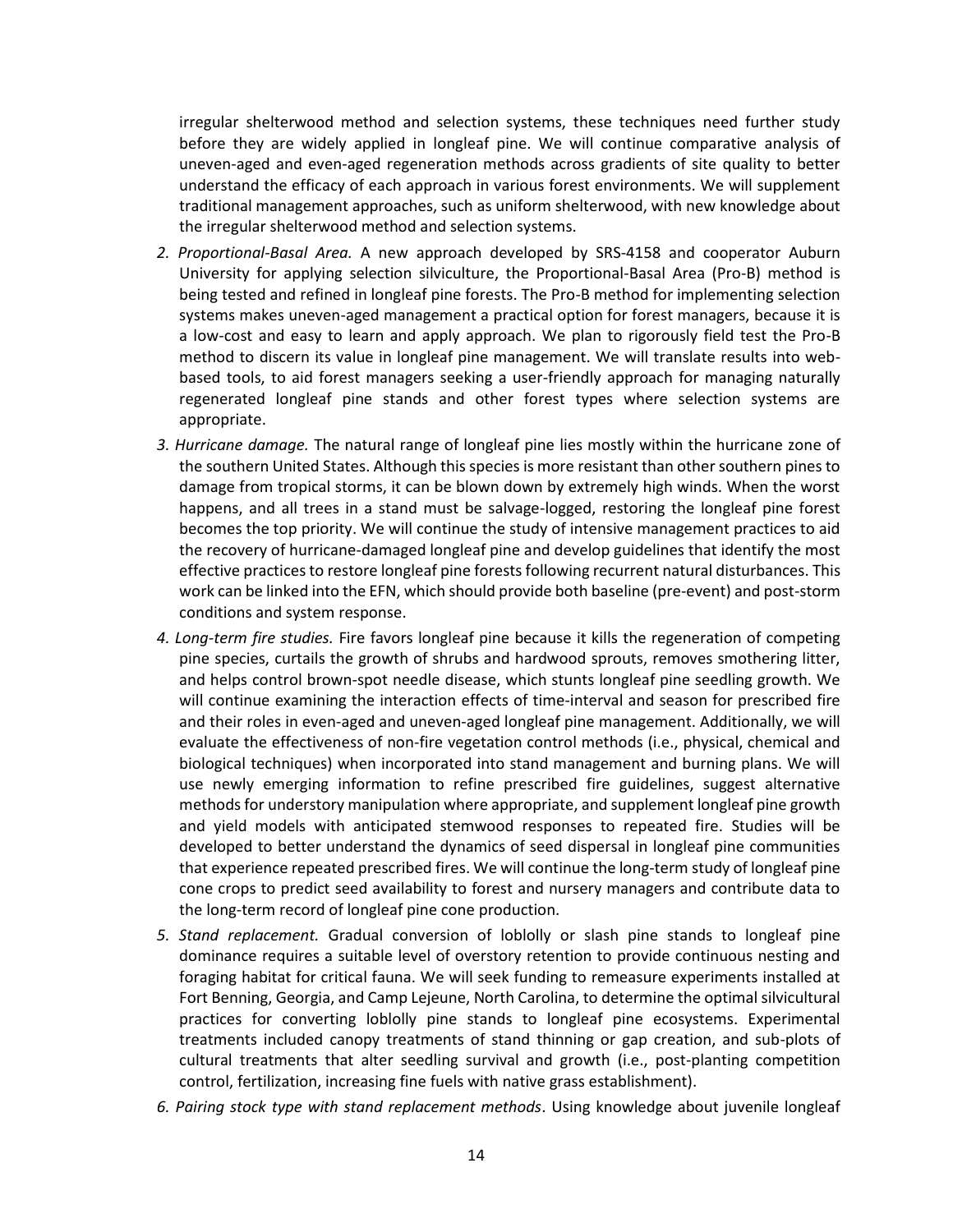pine root system and shoot growth when seedlings are grown in different container types and sizes, we will assess the performance of planted longleaf pine in stand replacement settings that include three stock types planted in gaps or in post-thinning stand basal areas of 40 or 60 square feet per acre. The study will be replicated in recently thinned, mature stands of slash and loblolly pine. In addition to evaluation of nursery stock performance, we will monitor the effectiveness of biennial prescribed fire for the control of volunteer slash and loblolly pine.

- *7. Revision of seedling quality and planting guidelines.* Desirable post-planting traits include high seedling survival rates, earlier and uniform release from the grass stage, sapling windfirmness, and accelerated height growth. We will compile new information about the relative roles of stock type, genotype, and environment on the juvenile growth of longleaf pine, and the morphological standards that reflect these traits. With incorporation of this new information, recommendations with regard to standard longleaf pine seedling quality, seed source, site preparation, and establishment treatments will be revised with a focus on the importance of financial return to the private landowner.
- *8. Legacy growth and yield studies.* Longleaf pine of natural- or planted-origin often grows differently, depending on seedling source (natural seedfall versus bareroot stock versus container stock), site conditions (e.g., old field or forest), genetics, stand density, competition control, fertilization, water availability, and numerous other factors. Long-term studies of longleaf pine growth and yield are of particular interest to those considering this species as a management option, and reliable data are often hard to find. We will continue to maintain, measure, and publish studies of southern pine growth and yield.

Outcomes in Problem 2b expected during the time covered in this RWUD:

- Practices that will improve the restoration and sustainability of longleaf pine forests, especially in the context of a changing climate, invasive species, and land-use change.
- Development of reliable management practices for both even-aged and uneven-aged regeneration systems to restore natural longleaf pine ecosystems.
- Development of even-aged and uneven-aged management methods and guidelines that encourage sustainable forest structure, minimize wildfire risk, and provide habitat for native plants and animals.
- Improved understanding of how seed dispersal interacts with silvicultural treatments.
- Assessments of the impacts of large-scale natural disturbances (e.g., hurricanes, droughts, wildfires, insects and disease, ice storms) on longleaf pine ecosystems, including management recommendations.
- Recommendations on improving sapling resilience to repeated prescribed fires.
- Demonstration areas that provide landowners with a visual understanding of potential outcomes from longleaf pine establishment in a stand conversion setting.
- Nursery and field protocols to increase the quality of longleaf pine planting stock and longleaf pine field performance including early accelerated height growth and sapling windfirmness.
- Narratives of historical longleaf pine ecosystems, assessments of current examples of functional and dysfunctional ecosystems, and future (expected/predicted) longleaf pinedominated ecosystems.
- Growth and yield information on longleaf and other southern pines.
- Brochures and other written and web-based outreach materials targeted for private landowners that provide information on longleaf pine restoration and management.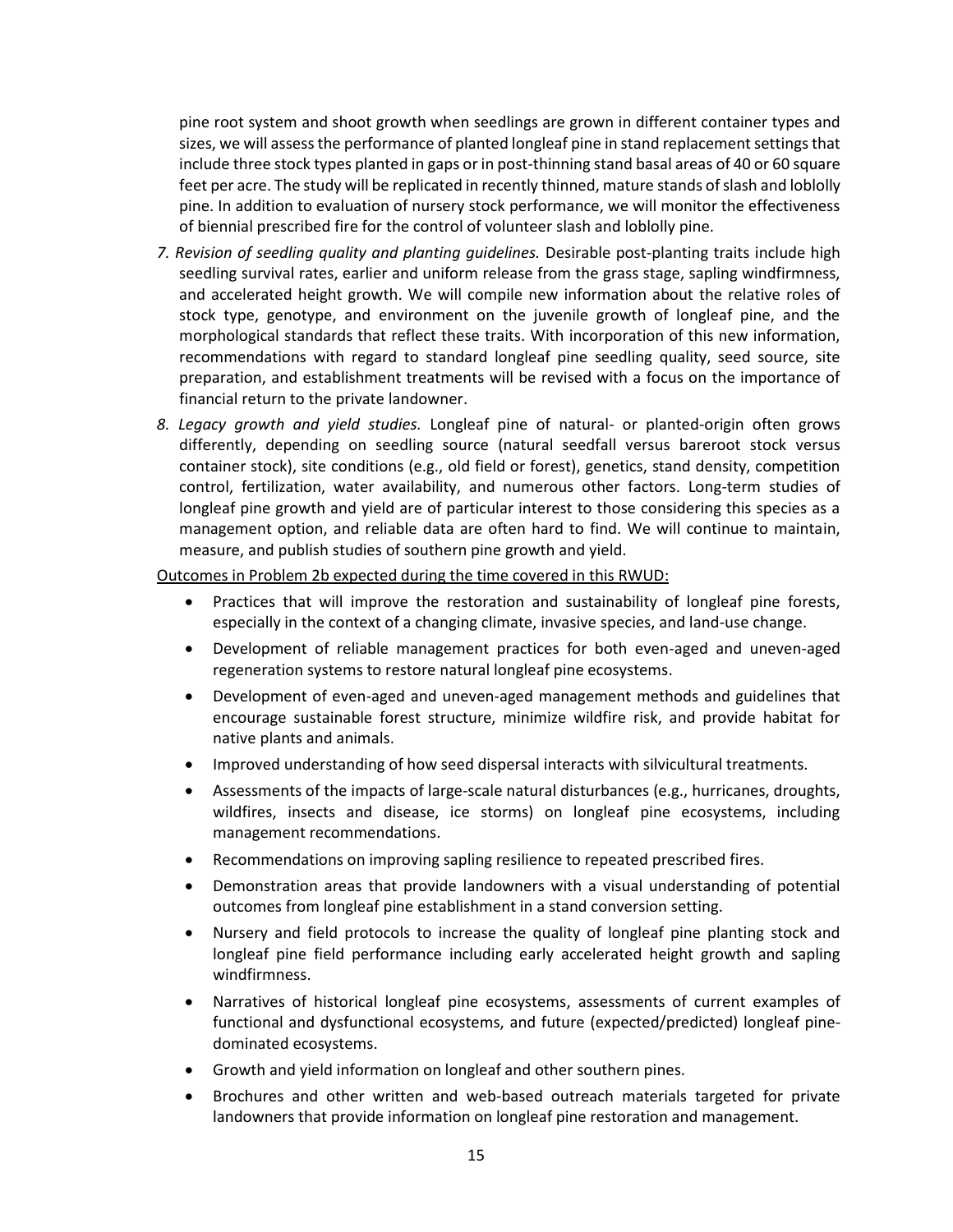Field tours, workshops, webinars, and other knowledge transfer materials tailored for private landowners, but also useful for public land managers, to help them solve their longleaf pine restoration and management problems.

# **Problem 2c. Develop knowledge about the full suite of ecosystem goods and services provided by longleaf pine ecosystems and design the corresponding silviculture and restoration tools needed by landowners.**

- 1. *Documentation of historical conditions in longleaf pine ecosystems.* Ecosystem restoration is a process of serial approximation and dynamic adjustment to management practices that can be guided by comparison with reference state(s), historical ranges of variability, and projected future conditions. Reference conditions are one of several types of information needed to guide managers. Whether found in functional examples of existing stands, contrasts with dysfunctional examples of existing stands, scientific inferences about past conditions using modern-day measurements or observations, and/or assessments of historical documentation for similar inferences of previous conditions, reference conditions provide broad indications of potential natural vegetation composition, openness and structure, and function and can therefore be useful for evaluating the relative success of restoration efforts. Using a reference condition as a benchmark for success implies that these conditions are known, but that is often not the case. While some assume these ecosystem references and their historical range of variability will be applicable in the future (i.e., longleaf pine ecosystems will be shaped in the same fashion by the patterns and processes of the past), changing circumstances will make this unlikely. Hence, we will use our familiarity with the literature, existing forest conditions, and ability to project future environmental conditions to better understand the utility (strength and weaknesses) of longleaf pine reference states as a supporting guide to restoration efforts.
- 2. *Identification of the full range of goods and services from longleaf pine ecosystems*. The most prominent traditional goods produced in longleaf pine ecosystems—conventional timber products and harvested wild game —have been well understood and described for many years. These traditional outputs (e.g., dimensional lumber, poles/pilings, veneer, mass timbers, deer, turkey, quail) are only a portion of the goods and services which can be produced by longleaf pine ecosystems. When included in forest management decisions, the other "non-traditional" goods and services (e.g., carbon sequestration; watershed protection including water quantity and quality; habitat for pollinators, declining/threatened/ endangered species, and game and non-game wildlife; aesthetics; recreation including gathering edible and non-edible products; and others yet to be documented) provide a more complete accounting of the ecological and socioeconomic values of longleaf pine ecosystems in supporting the welfare of human society. We will continue to research and identify the non-traditional ecosystem goods and services of longleaf pine and make these known to private landowners and public forest managers.
- 3. *Use novel approaches to assess the past, present, and future production of longleaf pine ecosystems*. A unique suite of environmental conditions and influencing factors determine the abundance, distribution, and persistence of longleaf pine communities on southern landscapes. Conventional silvicultural and restoration approaches that may work in other ecosystems (e.g., those not dependent on periodic surface fire) may not prove effective—or ideal—in longleaf pine. To encourage forest managers, especially private landowners, to embrace longleaf pine ecosystem restoration, novel approaches to gauge restoration success need to be developed. Having described and refined the fuller suite of ecosystem goods and services provided by functioning longleaf pine communities, we will use this information to improve upon the accounting of silvicultural tools and restoration options landowners need to implement longleaf pine ecosystem restoration.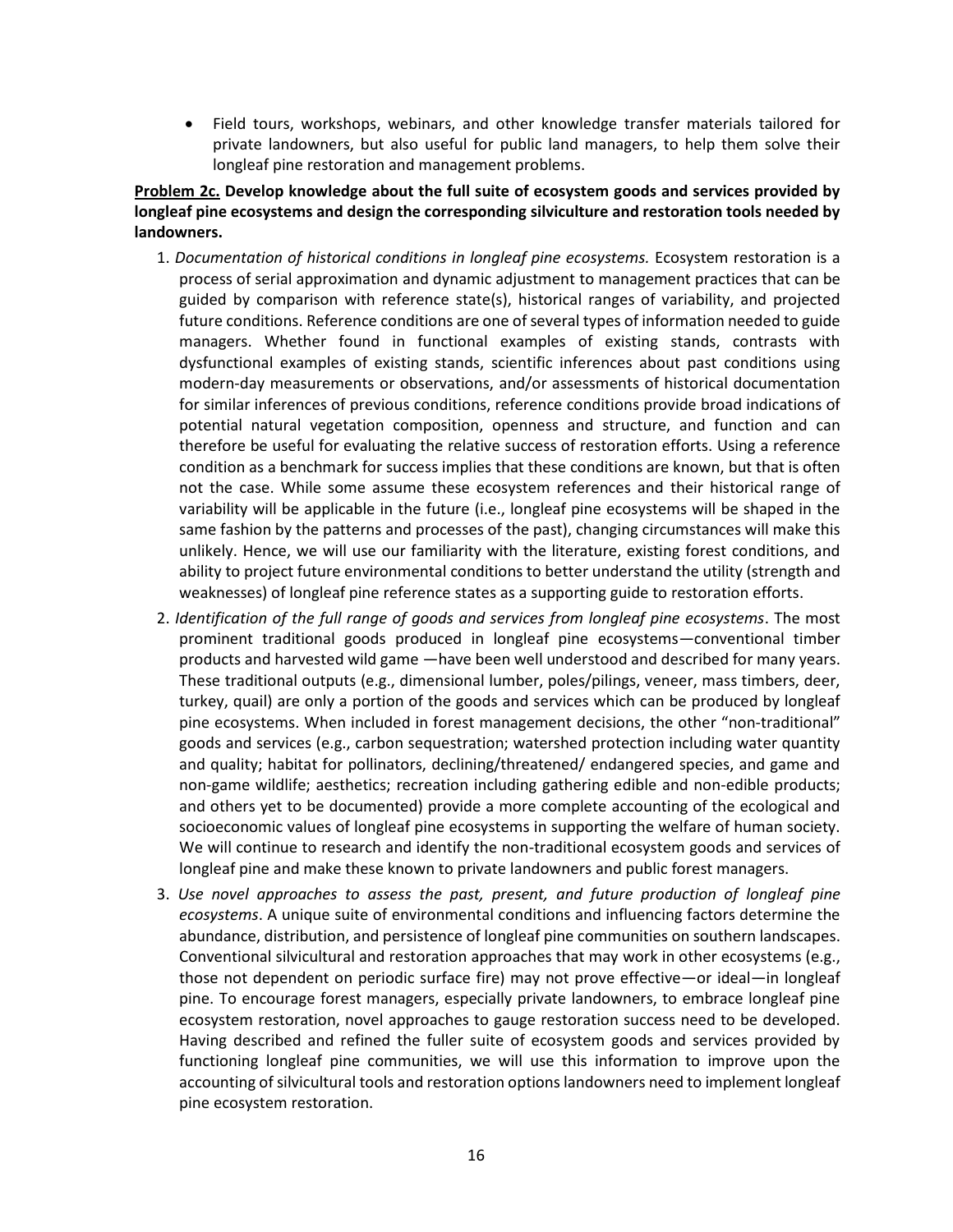### Outcomes in Problem 2c expected during the time covered in this RWUD:

- Development of even-aged and uneven-aged management methods and guidelines that encourage sustainable forest structure, minimize wildfire risk, provide habitat for native plants and animals, and favor other goods and services of longleaf pine ecosystems.
- Demonstration areas that provide landowners with a visual understanding of potential multiple-use outcomes from longleaf pine establishment in a stand conversion setting.
- Study mixed pine stands of the past to understand the implications of converting current mixed composition examples to longleaf pine-dominated forests.
- Brochures and other written and web-based outreach materials targeted for private landowners that provide information on longleaf pine restoration and management.
- Field tours, workshops, webinars, and other knowledge transfer materials tailored for private landowners and public land managers to help them understand the potential goods and services arising from longleaf pine restoration and management.

**Problem 3. Research the integration of longleaf pine-dominated ecosystems in the broader southern pine and pine-hardwood forests, with a particular emphasis on the restoration of system functionality, community resilience, and improvement of affected human systems.**

Research directions and expected accomplishments by emphasis area for this RWUD:

# **Problem 3a. Investigate how local plant communities and longleaf pine-dominated landscapes are affected by interacting biotic and abiotic factors, particularly in support of large-scale restoration efforts.**

- *1. Longleaf pine trees on poorly drained sites.* Except for ongoing long-term studies in flatwoods environments, most current research is directed at understanding the response of longleaf pine community dynamics to management and disturbance on upland sites. Ongoing studies are investigating these dynamics in poorly drained habitats and will provide a basis for developing much-needed restoration approaches and protocols where soil drainage and dense shrub cover (e.g., saw-palmetto, *Serenoa repens*) hinders establishment success.
- *2. The effects of fire on longleaf pine plant communities.* In the absence of frequent prescribed fire (e.g., typically on a two- to three-year cycle and a little longer on more xeric sites), accumulation of forest fuel reaches a point where wildfire can be very destructive. Prescribed burning is considered necessary for the management of longleaf pine, because it is the best means for controlling unwanted fuel buildup and promoting the growth of desirable herbaceous plants. Even prescribed burning, however, can negatively affect the growth and persistence of firedependent longleaf pine (e.g., when flame temperatures become too high and overstress trees and seedlings). In addition to a reduction in carbon fixation by crown scorch and woody root and stem damage caused by fire, post-fire conditions can attract insects that feed and brood in the roots and stems and may introduce pathogens. Research has been ongoing for several decades to discern how fire season and return interval and age of initial application interact with tree and understory vigor and ground layer diversity. These long-term efforts will continue, with a focus on obtaining information about prescribed fire techniques that address problems encountered by private landowners and public land managers interested in restoring longleaf pine ecosystems.
- *3. Assessment of the longleaf pine component of forest types classified as other southern pines or pine-hardwood.* Although longleaf pine is best known as a community dominant tree species across much of its distribution, it was historically present as a minor and varying component of mixed-composition forests, and can still be found in that condition today. The extent of that minor and varying role in the past, its management prospects in current forests, and its potential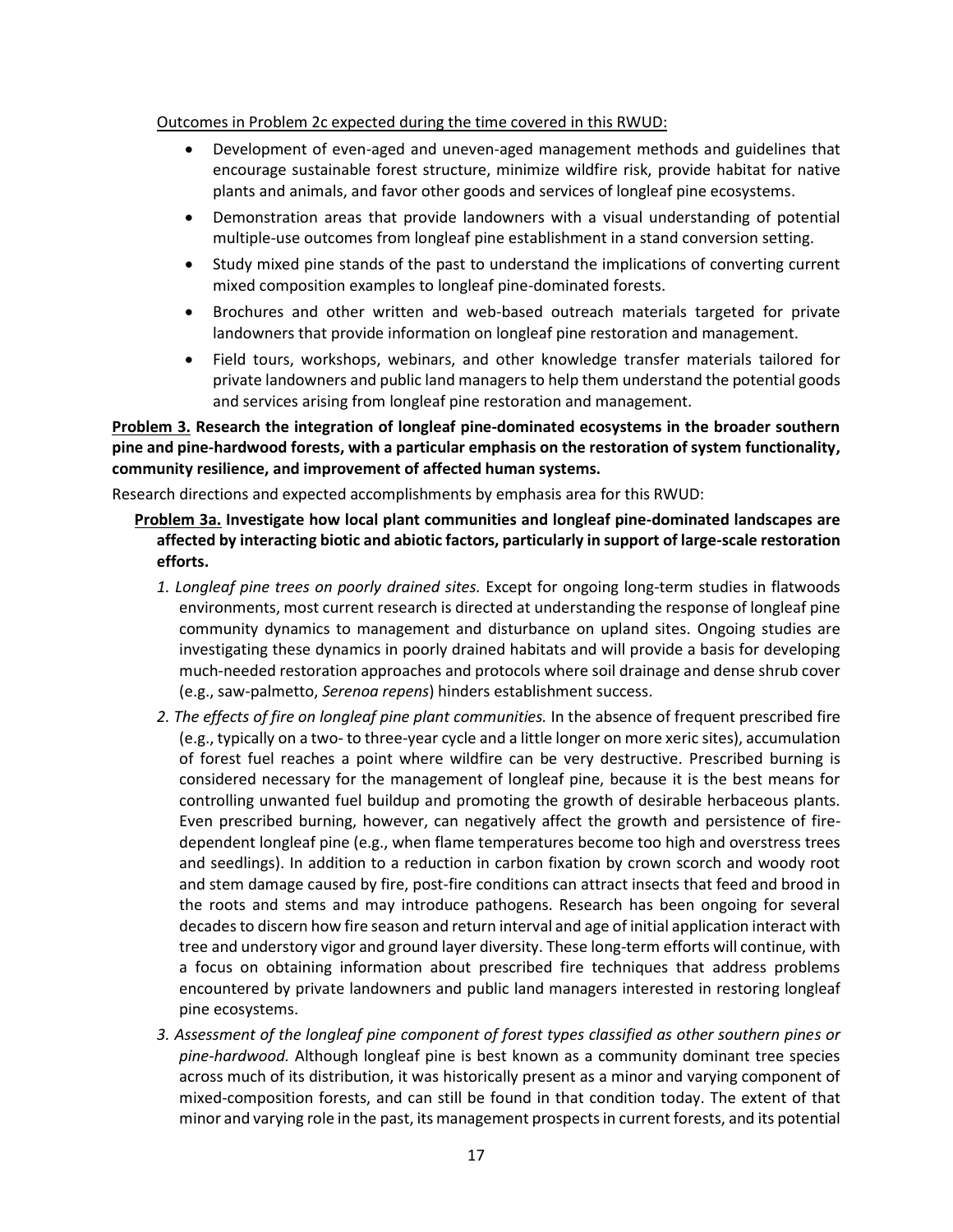opportunities for future restoration efforts needs further study. We know little about how to regenerate longleaf pine in these mixed-composition forests, how resilient longleaf pine may be in hardwood-dominated stands, and how to refine prescribed burns in these forests with a range of species of differing fire tolerances.

*4. Restoring longleaf pine communities in areas outside of the Coastal Plains.* Many of the best opportunities for restoration of longleaf pine in the Coastal Plain have already been started—or even completed—and public agencies such as the USDA Forest Service will need to look for new opportunities to meet their restoration objectives. Studies of regions outside the Coastal Plain will be needed, especially in the Piedmont and southern portions of the Blue Ridge Mountain, Ridge and Valley, and Cumberland Plateau physiographic provinces that had historically been longleaf pine-dominated ecosystems. This research will help to support restoration efforts by development of more knowledge on overstory structure, understory conditions, and the dynamics of these upland systems (both past and present).

Outcomes in Problem 3a expected during the time covered in this RWUD:

- Production of decision tools or keys for assessing the restoration potential and costs of restoration on target sites.
- Determination of the past abundance and role of longleaf pine in mixed-composition forests.
- Improvements to the management of mixed-composition forests to increase longleaf pine success, and how this may affect established restoration targets.
- Restoration management guidelines for private landowners outside of the Coastal Plains.
- Development and refinement of prescribed burning guidelines in pine-hardwood mixtures in the Cumberland Plateau.
- Assessments of forest health and productivity in pine-hardwood mixtures, including field tours and webinars to transfer knowledge.

## **Problem 3b. Increase our understanding of longleaf pine and associated forest communities through the development, application, and improvement of ecological models.**

- *1. Modeling tree growth and yield as an ecosystem output.* Through the years, work at the Escambia and Palustris EFs (and elsewhere) has generated a large quantity of growth and yield data for naturally regenerated and planted longleaf pine under a number of different management controls and interventions (e.g., planting spacing, prescribed fire, pruning, thinning). To date, these data have been used in a multi-agency modeling project that included other state and federal agencies and numerous university collaborators. While still useful for the more traditional measures of growth and yield (e.g., wood or pine straw production, economic evaluations), these data also have the potential to be useful in other measures of ecosystem goods and services (e.g., sequestered carbon) produced by longleaf pine-dominated forests.
- *2. Predicting the influence of poor drainage.* Models of the ecological effects of poor drainage during the course of longleaf pine ecosystem restoration will be new and powerful planning and management tools. The well-documented conditions of experimental plots established in these studies will help in the development of such models.

### Outcomes in Problem 3b expected during the time covered in this RWUD:

- Measurement of long-term field installations to provide growth and yield information for modeling stemwood yields and associated commodities from longleaf pine stands.
- New or improved ecological models of biomass, ecosystem production, and the goods and services produced by longleaf pine ecosystems.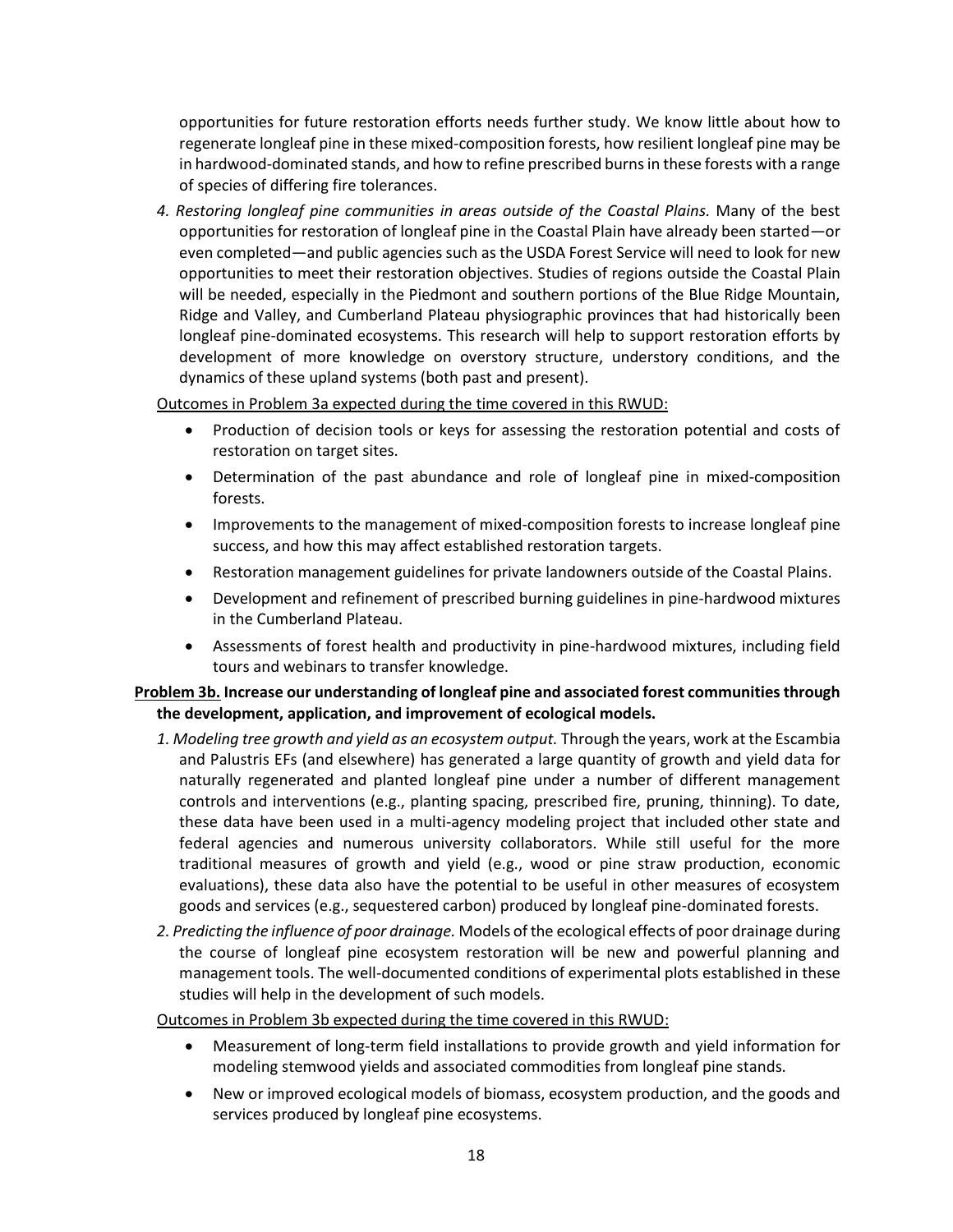### **Problem 3c. Expand expertise on the socioeconomic costs and benefits of longleaf pine restoration.**

- *1. Cost-benefit analysis.* We will pursue research partnership(s) to develop tools for economic analysis of the benefits, costs, and potential risks associated with public and private investment and changes in land use when restoring large areas of longleaf pine. These may include (but are not limited to) understanding the ecological tradeoffs between restored longleaf pine stands and the other forest types that they replace; the impacts of prescribed fire as a management tool versus its impacts as an influencer of air quality; the socioeconomic impacts of longleaf pine restoration following conversion of slash or loblolly pine-dominated stands on water quality and quantity; the value of non-traditional ecosystem goods and services to human communities, public land managers, private landowners, and the timber industry; and the relative impacts of climate change on restored vs. unrestored longleaf pine-dominated landscapes.
- *2. Ability of longleaf forest restoration to address global climate change through carbon sequestration while boosting other ecosystem goods and services.* The strong, high-density wood produced by longleaf pine offers multiple opportunities to improve upon the traditional timberrelated component of ecosystem goods (e.g., dimensional lumber, poles, pilings, veneer) and develop markets for new wood product options (e.g., cross-laminated panels and other mass timbers) that could lead to increased profitability for these forests at both the domestic and international scales. The properties of longleaf pine wood are also amenable to increasing carbon sequestration, particularly if this wood is incorporated into durable products. We will examine the potential of longleaf pine stands—especially planted ones—as an opportunity to produce long-term climate benefits through carbon storage throughout the entire life-cycle of this species (seedling, sapling, standing tree to consumed wood product).
- *3. Identify opportunities to combine restoration and management treatments of longleaf pine ecosystems with production of materials useful for bioenergy, nanotechnology, and other emerging material science advances.* Restoration and management practices can yield substantial quantities of woody material that may be less suitable for traditional timber products. Rather than leaving all such logging debris onsite, a significant portion may be repurposed to support the economic development of emerging industries and thereby support rural communities. Other silvicultural practices (e.g., naturally regenerated longleaf pinedominated forests managed on longer rotations) may provide additional ecological and societal benefits (e.g., more and cleaner water) that meet broader landowner objectives. These alternative practices still rely on cash revenues from a dynamic forest industry, so we will assess opportunities to link longleaf pine restoration and management activities with initiatives that support development of new industries. For example, recent developments related to engineered wood products, such as mass panels, may hold promise for longleaf pine silviculture that emphasizes wood quality (e.g., high specific gravity) over expedient volume growth, thereby allowing for a greater range of ecosystem goods and services (e.g., carbon sequestration) to also be produced while developing new commercial markets for wood.

Outcomes in Problem 3c expected during the time covered in this RWUD:

- Production of decision tools or keys for assessing the restoration potential and costs of restoration on target sites.
- New or improved ecological models of biomass, ecosystem production, and the goods and services produced by longleaf pine ecosystems.
- Measures of socioeconomic impacts of longleaf pine restoration on human communities.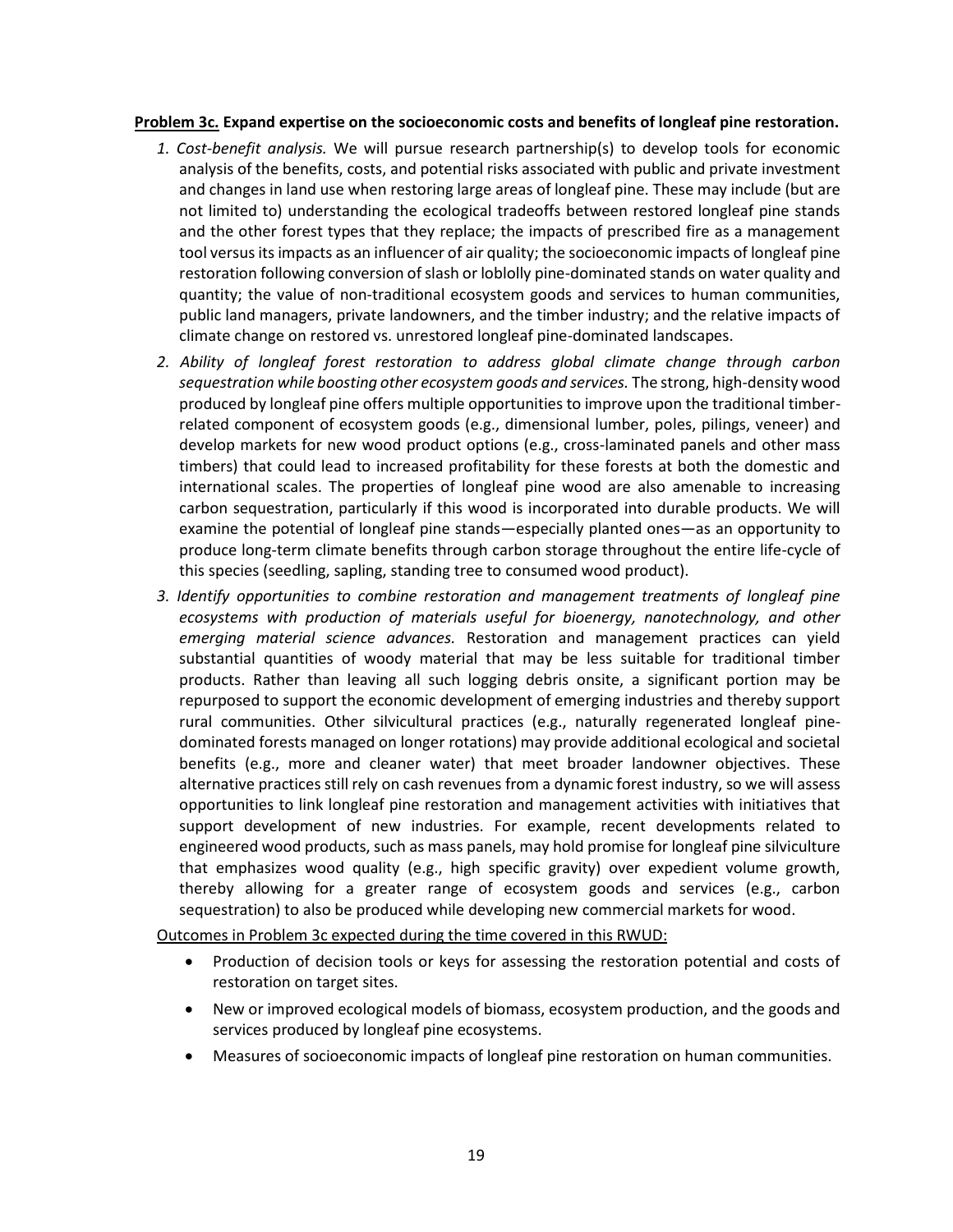- A new strategy for long-rotation longleaf pine plantations designed to store carbon (as part of a long-term carbon contract) followed by harvesting for use as high-value and durable (persistent) wood products.
- Provide landowners with an uneven-aged management system (e.g., Pro-B, BDq, etc.) that will accrue carbon through an extended time, produce periodic outputs of high-quality timber products, utilize natural regeneration to minimize investment costs, and maintain a continuous forest cover through time that will foster the maintenance of wildlife habitat beneficial to game and non-game animal species and a diversity of native plant species.
- Linkage of longleaf pine restoration and management actions with opportunities to use resulting woody residues for bioenergy and emerging material science developments in industry.
- Research support for alternative silviculture practices that emphasize wood quality and how this may support new forest products industries (e.g., mass panel production) using longleaf pine.

# **Problem 3d. Develop new research directions and broader, more networked studies on experimental forests.**

- *1. Experimental Forest Network (EFN) across the Southern Research Station.* An effort is currently underway to better link all SRS experimental forests together in both their infrastructure, availability, and research project coordination. Some scientific questions cannot be suitably addressed by studies installed in a single location; other questions cannot be answered by observations limited in their biogeographic realm. Although not all studies can be implemented on each experimental forest (because of fundamental ecological differences and resource requirements), it should be possible to expand upon some topics in which the experimental design is controlled (kept constant) with the exception of geographic location.
- *2. Expanding longleaf pine restoration to more private landowners.* Although most research work to date on longleaf pine ecosystem restoration has been conducted on public lands with the intent of its findings being useful to both public and private landowners, implementation efforts and resulting gains in acreage appear to be higher in the public sector. However, since most forestland in the South—including that historically occupied by longleaf pine—is held by private landowners, it is essential that greater emphasis be placed on developing information for and providing assistance to the private sector. For restoration of longleaf pine communities to be most successful, these landowners—ranging from owners of small parcels to industrial landowners—will need to be much more involved in the effort.

### Outcomes in Problem 3d expected during the time covered in this RWUD:

- Installation of FIA-based intensified inventory plots to develop long-term data on composition, structure, and dynamics of longleaf pine-dominated stands (both natural and planted) on unit EFs.
- Development of restoration management guidelines for private landowners based on decades of research and demonstration on unit EFs.
- Development of baseline data via intensified FIA-style plots across the EFN to address both ecosystem responses to large-scale natural catastrophes such as hurricanes, droughts, and ice storms.
- Production/demonstration of applications of research studies to real-world challenges of national forest and private land managers and to use these as the basis for published management recommendations.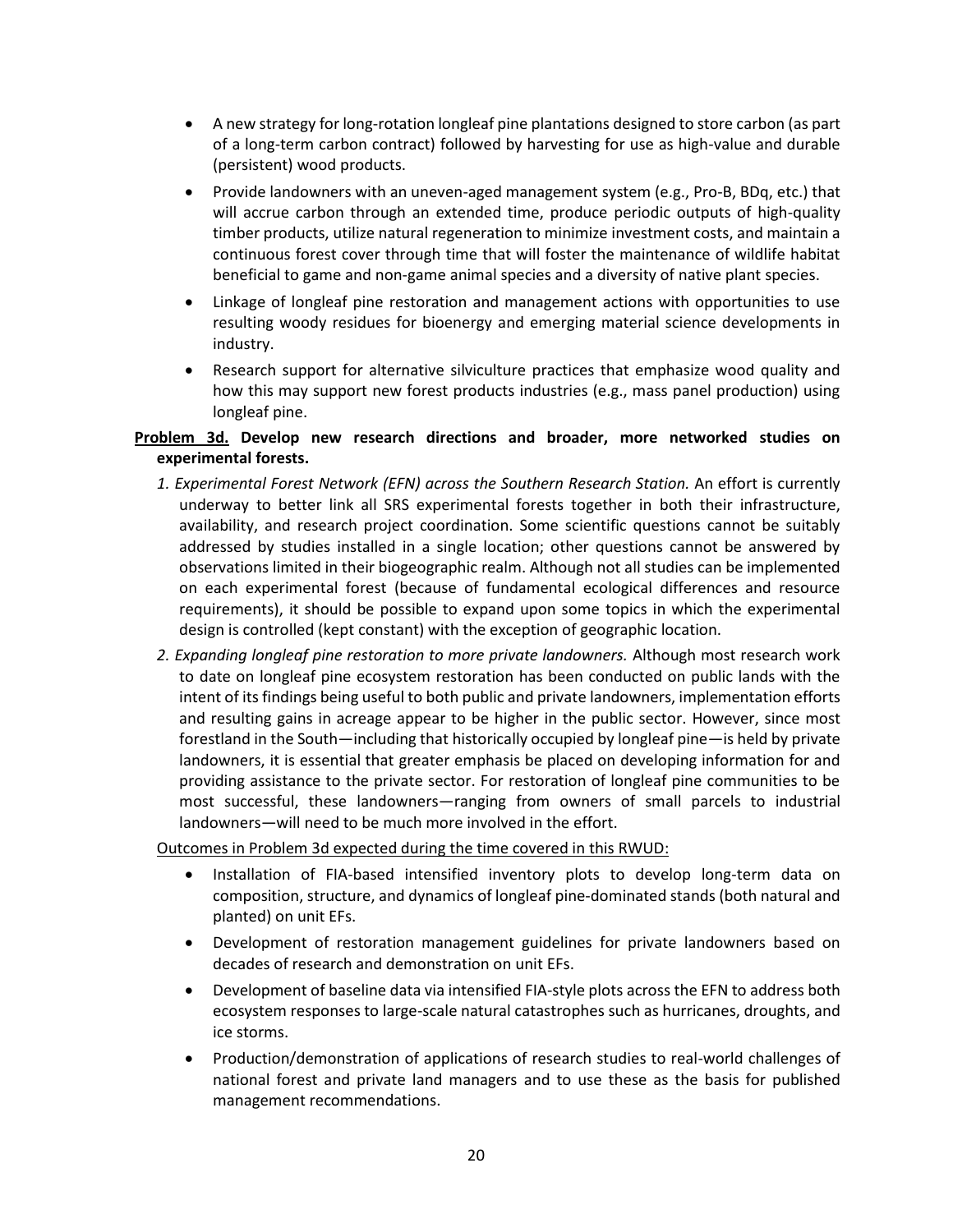#### **11. ENVIRONMENTAL CONSIDERATIONS:**

Most of the studies covered in this RWUD to be conducted by SRS-4158 involve activities that are not expected to have a significant adverse effect on the quality of the human environment. The environmental effects of specific actions will be considered during the development of all study plans, at which time the existence of extraordinary circumstances related to the proposed action and any categorical exclusions will be documented as a part of the study plan as described in FSH 1909.15, Chapter 30. Study plans developed for field research or treatments conducted on public lands, especially Experimental Forests and NFS Research Natural Areas, will comply with with relevant environmental regulations and policies expressed in FSM 4060, FSM 4080, and other relevant directives. Any other SRS-4158 study installations or treatment activities that are determined to have sufficient environmental consequences will receive the appropriate level of environmental assessment. For research involving the use of toxicants, environmental considerations will be further evaluated through Environmental Assessments or Environmental Impact Statements prepared with, and reviewed by, the cooperating National Forest System staff and line officers. For research having the potential to affect a plant or animal species that is federally listed as endangered or threatened or proposed for such listing, SRS-4158 will consult with National Forest System biologists and the U.S. Fish and Wildlife Service as per Section 7 of the Endangered Species Act of 1973, as amended.

### **Key Cooperators:**

We will collaborate with natural resource managers and academic colleagues from public and private organizations across the southern United States to address the effects of management practices on longleaf pine ecosystem structure, function, and processes. We will collaborate with research scientists and land managers to study threatened, endangered or declining species; alternative management approaches such as agroforestry; and the production of various alternative commodities and services, such as pine straw, pollinator habitat, bioenergy, carbon sequestration, ecotourism, water quality and quantity, and wildlife habitat. We will collaborate with government and private organizations to develop tours, field trips, and publish brochures and other written and web-based materials. Some of the key cooperators include the following:

#### USDA Forest Service

Southern Research Station:

| SRS-4156-Center for Forest Disturbance Science                         |
|------------------------------------------------------------------------|
| SRS-4157-Upland Hardwood Ecology and Management                        |
| SRS-4159-Ecology and Management of Southern Pine Ecosystems            |
| SRS-4160-Forest Genetics and Ecosystem Productivity                    |
| SRS-4353-Center for Forest Watershed Research                          |
| SRS-4552-Insects, Diseases, and Invasive Plants of Southern Forests    |
| SRS-4703-Forest Operations                                             |
| SRS-4704-Utilization of Southern Forest Resources                      |
| SRS-4801-Forest Inventory and Analysis                                 |
| SRS-4804-Forest Economics and Policy                                   |
| SRS-4854—Eastern Forest Environmental Threat Assessment Center         |
| SRS-4855-Center for Integrated Forest Science                          |
| SRS-4952-Integrating Human and Natural Systems                         |
| Northern Research Station                                              |
| Research Unit 3: Ecology and Management of Invasive Species and Forest |
| Ecosystems                                                             |
| Research Unit 5: Forest Inventory and Analysis                         |
| Research Unit 6: Climate, Fire, and Carbon Cycle Sciences              |
|                                                                        |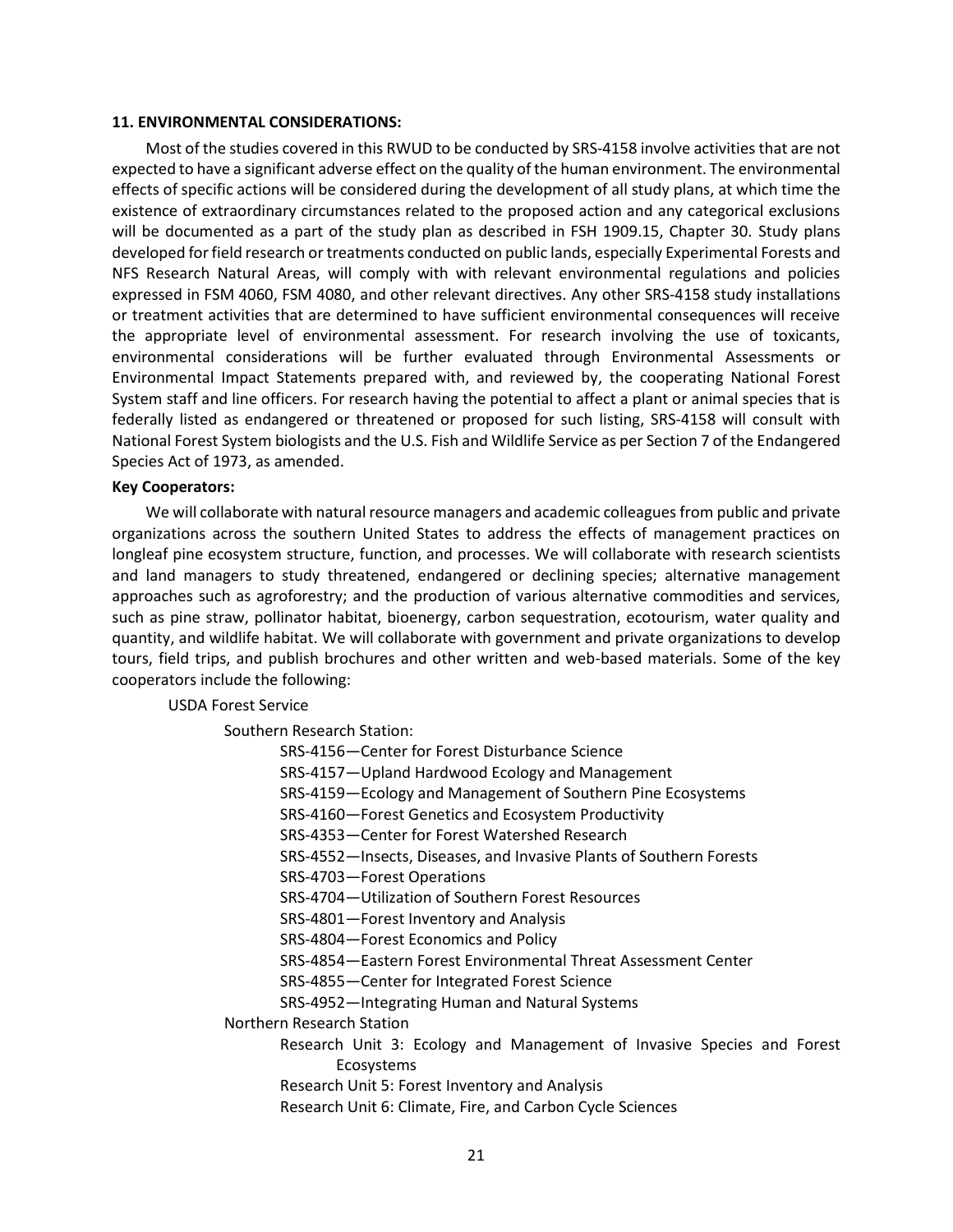Southern Region, Regional Office, Atlanta (GA) Forest Health Protection, State and Private Forestry (various locations) National Forests in: Alabama, Florida, Georgia, Louisiana, Mississippi, North Carolina, South Carolina, and Texas Calcasieu and Winn Ranger Districts of the Kisatchie National Forest, Louisiana Conecuh Ranger District of the National Forests in Alabama DeSoto Ranger District of the National Forests in Mississippi Tuskegee Ranger District of the National Forests in Alabama Savannah River Forest Station, New Ellenton (SC) National Agroforestry Center, Lincoln (NE) Other Federal Agencies: USDA Agricultural Research Service USDA Natural Resource Conservation Service East Texas Plant Materials Center US Department of Defense Fort Benning (GA) Fort Stewart (GA) Fort Gordon (GA) Fort Polk JRTC (LA) Eglin AFB (FL) Camp Lejeune MCB (NC) US Department of Interior, Fish and Wildlife Service Regional Office in Atlanta (GA) Panama City Field Office (FL) Asheville Field Office (NC) Charleston Field Office (SC) Carolina Sandhills National Wildlife Refuge (SC) US Department of Interior, National Park Service Congaree National Park Universities: Auburn Alabama Alabama A&M Berry College Clemson Florida (at Milton and Gainesville) Florida A&M Georgia Louisiana State (includes LSU AgCenter and Louisiana Cooperative Extension Service) Louisiana Tech Missouri Mississippi State North Carolina State Southern Mississippi

- Stephen F. Austin State
- Texas A&M
- Tuskegee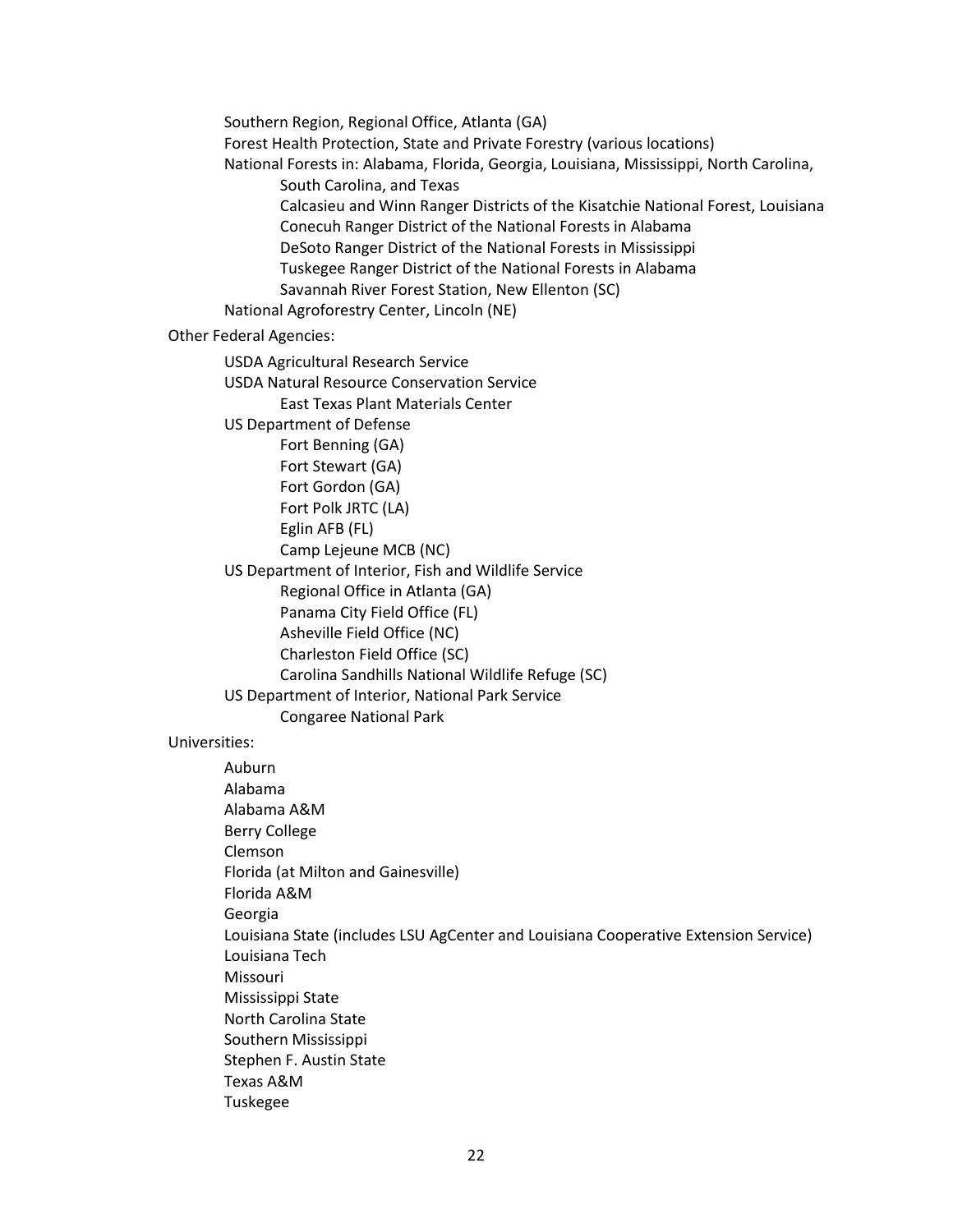State Agencies:

Alabama Cooperative Extension Service Alabama Forestry Commission Florida Forest Service Goethe State Forest Blackwater River State Forest Georgia Forestry Commission Louisiana Department of Agriculture and Forestry Louisiana Department of Wildlife and Fisheries Mississippi Department of Wildlife, Fisheries, and Parks North Carolina Forest Service Bladen Lakes State Forest Sandhills Gamelands North Carolina Department of Agriculture and Consumer Services Research Stations Division South Carolina Department of Natural Resources Aiken Gopher Tortoise Preserve Peachtree Rock Heritage Preserve South Carolina Forestry Commission Sandhills State Forest South Carolina Cooperative Extension Service Texas A&M Forest Service Texas Parks and Wildlife Virginia Department of Forestry Private organizations: Alabama Forestry Association Cedar Creek Land and Timber Company (Brewton, AL) International Forestry Company (Moultrie, GA and Evans, LA) The Jones Center at Ichauway (Newton, GA) Louisiana Forestry Association Longleaf Alliance Longleaf Partnership Council and Local Implementation Teams RoyOMartin Timber Company National Audubon Society (Silver Bluff Preserve) Norfolk Southern Railways Corporation (Brosnan Forest, SC) Shortleaf Pine Initiative Silvia Terra, Inc. (New Haven, CT) Southern Group of State Foresters Roundstone Native Seed Tall Timbers Research Station (Tallahassee, FL) The Nature Conservancy

#### **12/13. STAFF AND COSTS:**

This Research Work Unit Description (RWUD) describes an ambitious five-year plan of work. Based on a proposed staffing level of four scientists and about \$1.5 million per year, we expect to implement the majority of research described in the RWUD (and should get more done through collaboration with key cooperators). Additional (new lines of) work would be possible (especially in Problem Area 3) with a higher level of funding and more staff.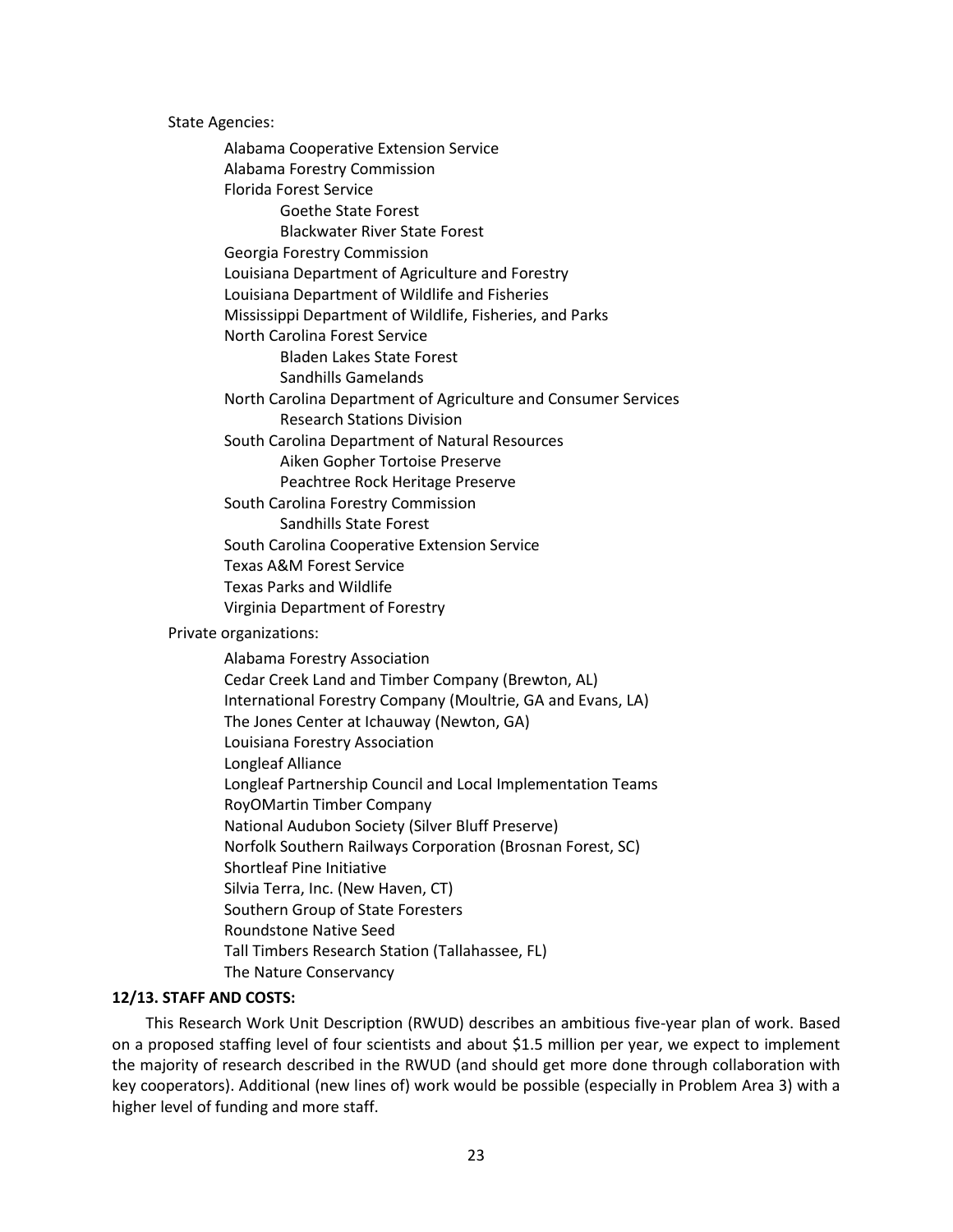| Problem Area | Scientists per year of the RWUD |      |      |      |      |  |  |
|--------------|---------------------------------|------|------|------|------|--|--|
|              | 2020                            | 2021 | 2022 | 2023 | 2024 |  |  |
|              | 1.0                             | 1.0  | 1.0  | 1.0  |      |  |  |
|              | 2.0                             |      | 2.0  | 2.0  | 2.0  |  |  |
|              | 1.0                             |      | 1.0  | 1.0  |      |  |  |

### **Staffing Plan: RWU Staffing and Funding**

SRS-4158 currently consists of three permanent full-time research scientists (and three emeritus scientists), four permanent full-time forestry/biological science technicians, one permanent full-time statistician, one permanent full-time resource information specialist, and one permanent full-time professional forester. Additionally, SRS-4158 operations are supported by a part-time, term office automation assistant, and business administration from staff in SRS-4159. Our record of accomplishments and ability to sustain long-term studies and datasets depend heavily on the expertise of our permanent technical staff and maintenance of two experimental forests, the Escambia and Palustris. Some scientists and technical staff are at or approaching retirement age within the timeframe of this RWUD. Temporary technicians are hired for summer and short-term appointments using soft money. Our budget over the last five years has continued to decline, and is expected to remain limiting into the next five years. The unit is engaged in leveraging strategies with partners to expand our research resource base. Unless projections change, future research and accomplishments will depend more on external funding. Currently, the unit brings in \$100,000-\$200,000 annually in outside funding.

SRS-4158 is responsible for maintaining two experimental forests (EFs), the Escambia EF, located in Escambia County, southwestern Alabama, and the Palustris EF, located on the Kisatchie National Forest, near Pineville, LA. The Escambia EF was established in 1947 through a 99-year lease agreement with the T.R. Miller Mill Company. The 3,000-acre tract constitutes a unique example of longleaf pine ecosystems in various stages of development, and research involves all aspects of longleaf pine natural regeneration, as well as artificial regeneration following hurricane impact and assessment of stock type effects on longleaf pine seedling and sapling performance. Long-term studies and demonstrations include stand management for large and small forest tracts and even-aged and uneven-aged management alternatives, growth and yield of even-aged naturally regenerated stands, and fire ecology. The Palustris EF consists of two tracts totaling about 7,500 acres: The J.K. Johnson tract, established in 1935, site of numerous longterm studies, including a longleaf pine thinning regime study that is now over 75 years old, and the Longleaf Tract, established in 1951, site of some of the most intensive multi-resource research in the South and studies of longleaf pine responses to fire and non-fire management. The experiments on these EFs and the data they yield are valuable assets for the RWU and for the entire longleaf pine research community. SRS-4158, with assistance from Kisatchie NF employees, supports maintenance activities on the Palustris EF, including mowing and prescribed burning activities. The Escambia and Palustris EFs are no longer the duty station of any SRS employees.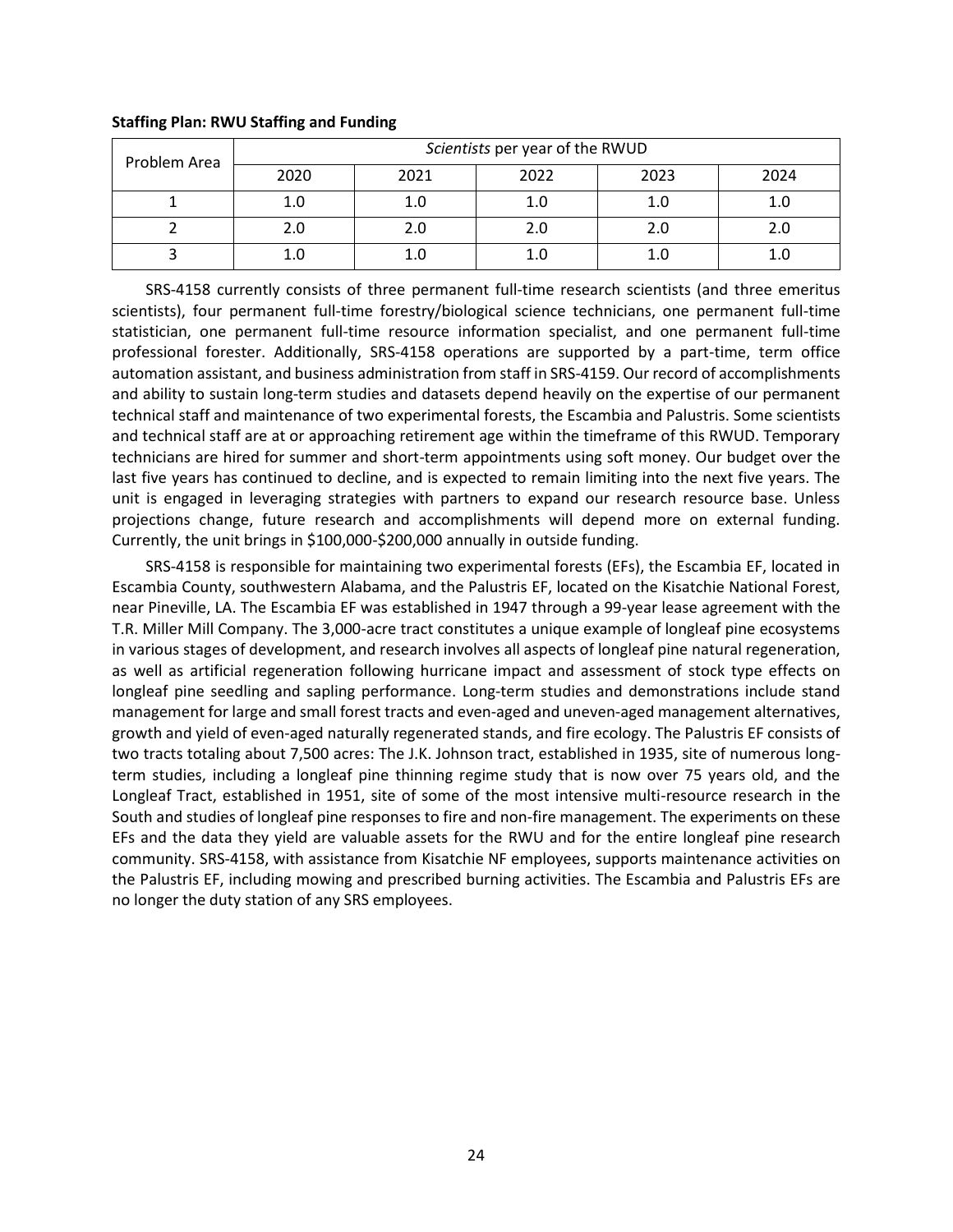## **APPENDIX A. Shared Research Priorities - Southern Region (RS) & Southern Research Station (SRS)**

*Adapted from memo signed by SRS Station Director Robert L. Doudrick and Southern Region Regional Forester Ken Arney date January 17, 2020.* 

## **1. Southern Forest Futures Outlook**

SRS and Region 8 are working together to develop the Southern Forest Futures Outlook {SFFO) for three specific issue areas: fire, markets, and water. Social, market, and biophysical dynamics continue to change the South's forest sector. The SFFO will inform forest sector decision makers and the interested public about observed trends, anticipated futures, and critical issues based on synthesis and interpretation of existing science, data, and projections. The SFFO will be question driven and linked to 2020 RPA projections of land use change, forest conditions, timber supply and demand, and forest product markets. These projection will inform a southern assessment of land use and forest conditions as well as issue analysis on 1) water and forests, 2) fire in a changing ecological and social landscape, and 3) timber market conditions and futures.

Leaders for each of these three chapters have identified key questions from previous assessments that will be revisited in the SFFO. New issues will also be addressed, including how to deal more effectively with catastrophic forest disturbances, particularly salvage, on national forests and other lands in the South. The SFFO is in the process of determining audiences, products, deadlines, and approaches for public engagement. The SFFO leadership team will meet with the Southern Group of State Foresters Committees on water, fire, management, and utilization this winter to discuss research questions and engage state partners. The study plan will be completed in the summer of 2020, followed by a public comment period, and research will begin in the fall of 2020.

## **2. Keeping Forests Initiative**

The Keeping Forests initiative is a broad coalition of partners identifying ways to retain 245 million acres of forest across the South. Forests and water are inextricably linked, and people are dependent on forested lands to provide clean, reliable water supplies for drinking and to support local economies. Water supplies in the region are at risk of degradation from continued conversion of privately-owned forests to other land uses to support a growing population. A key component of maintaining this "green forest infrastructure" is ensuring that healthy forests are maintained using sustainable forest management.

SRS scientists are partnering with the Ecosystem Services team of Keeping Forests to develop a model-based approach to quantifying the ecosystem service value of forest water resources. The effort will highlight the benefits of sustainable forest management for downstream water quantity and quality and the potential to generate water markets associated with sustainable forest management. The intent is to use the best available science to both measure and assign (tax parcel) water related ecosystem services accruing from private forestlands and their management; then translate that information into a web application that enables governments, utilities, NGOs, and private landowners to understand the water-related values of private forests.

### **3. Improving Fire Management**

SRS and Region 8 are working together to improve fire management in the South. SRS is working with other Research Stations and NGOs to finalize a framework and implement a coupled fire-atmosphere prediction system jointly developed with Los Alamos National Laboratory. The system integrates 3-D fuels, fire behavior, ecological fire effects, and smoke emissions in a high-resolution system accessible to fire managers in support of fire operations. The tool will improve firefighter safety, human health, and resource management outcomes.

SRS is collaborating with the Centers for Disease Control to quantify differences in human health impacts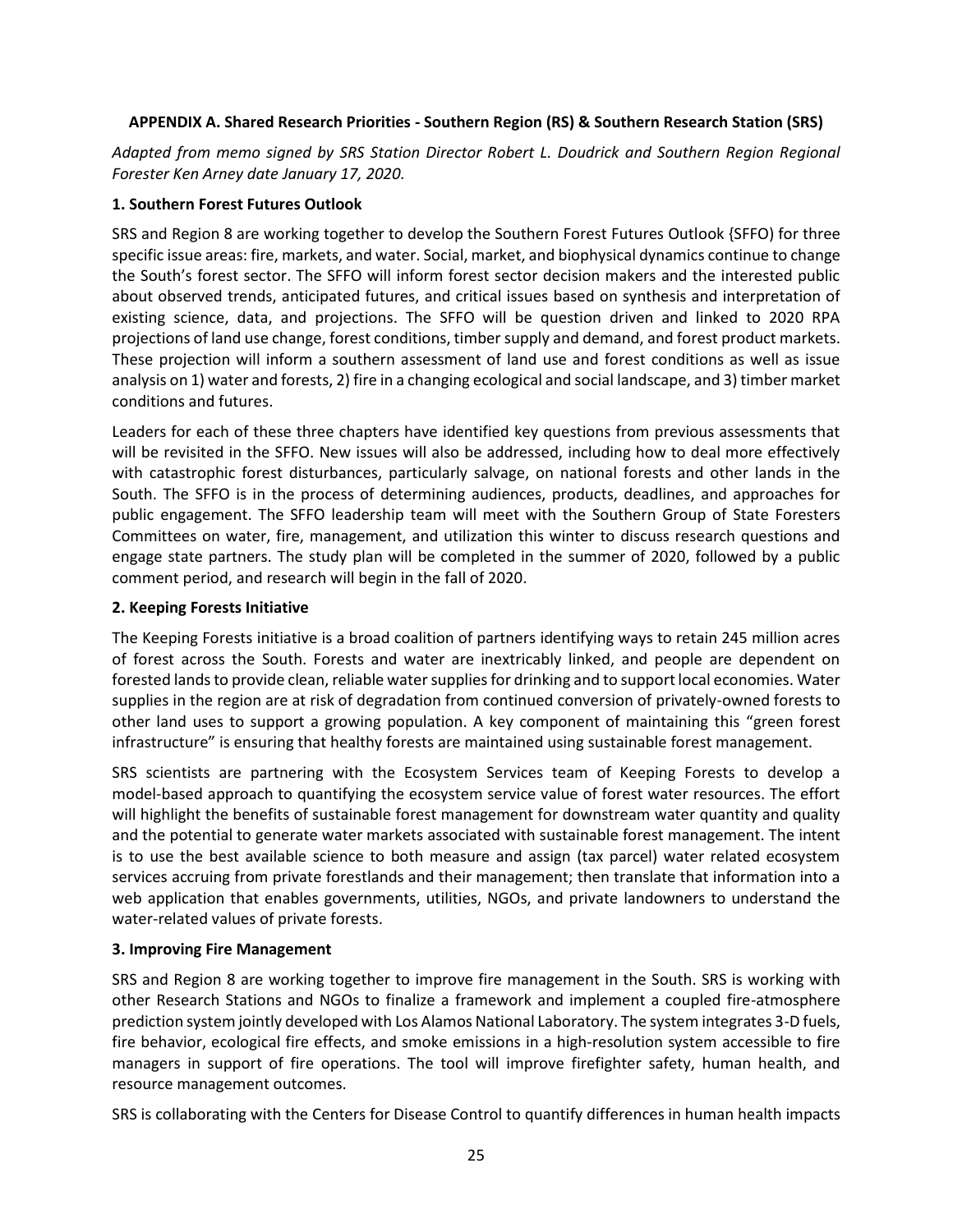due to acute and chronic smoke exposure from wildfires and prescribed fire. A five-year regional retrospective analysis combines CDC health assessment tools with USFS smoke modeling tools. The analysis is expected to improve understanding of relative differences in health outcomes due to different levels of smoke exposure. Future research will integrate health outcomes into daily smoke forecasting products.

SRS currently develops forecasts of annual suppression spending by the Forest Service and USDI at various lead times {1, 2 and 3 years). New research focuses on downscaling these forecasts to provide regional, monthly suppression information for policymakers, wildfire managers, and planners to respond to the uncertainties of future fire seasons.

SRS is working with forest managers to develop a prescribed fire prioritization model to identify forest stands that are good candidates for treatments that will maintain desirable species assemblages, slow the transition from xeric to mesic tree species composition, and sustain native fire adapted systems.

# **4. Water Supply from Forested Lands**

In 2014, SRS completed a project quantifying the role of National Forest System lands in providing water supply to downstream communities and populations across the South, and is working on a similar project for the conterminous United States. SRS recently completed a project supported by SGSF that quantifies the role of state and private forests in providing water supply across the South. State and private forest lands comprise 44.2% of the total land area and contribute 44.3% of the region's water supply {836 billion cubic meters per year). Approximately 55 million people derived some portion of their drinking water supply from these forests. This project supports States by providing forest managers and landowners with data and maps that show the proportion of drinking water supply originating in forests they manage and what specific communities are served by that water. National Forest managers will benefit from this information as they work with communities to identify needs/opportunities to improve watershed conditions across the South. SRS will work with Region 8 national forest planners to integrate results of this work into NEPA projects to help forest managers improve watershed conditions.

### **5. Forest Markets and Ecosystem Services**

SRS is developing a national forest timber harvest feasibility modeling system that seeks to identify the factors affecting successful timber sales. The modeling system, currently being prototyped for Region 1 and to be adapted subsequently to other national forest regions, will also be linked to a US and global forest sector modeling system being used in the 2020 Resources Planning Act Assessment. SRS leads the markets and trade components of the 2020 Resources Planning Act Assessment and related novel research concerning the effects of future changes in market conditions on timber harvests, forest conditions, and product manufacturers in the South and nationally.

Additional research led from the Station addresses role of taxes and regulations on timber management and the income of forest landowners in the South. Research in the Station has identified the effects of the production and export of wood pellets for energy on markets for traditional wood products. SRS continues to lead in research that quantifies how changing economic conditions, populations, wildfire prevention education, and other factors affect the occurrences of human-ignited wildfires in the South, on both public and private lands. The Station provides forecasts of wildfire suppression spending for all national forests, including those of the South, and all Department of Interior agencies, at different lead times in advance and during wildfire seasons. SRS continues to lead research on the economics of forest health, with a focus on spread of invasive species and bark beetle epidemics that affect national forests and private lands in the South and nationally.

SRS is working with Region 8 and SGSF to incorporate this type of information into plans and projects at the national forest level, and state and private entities, through activities such as the upcoming Forest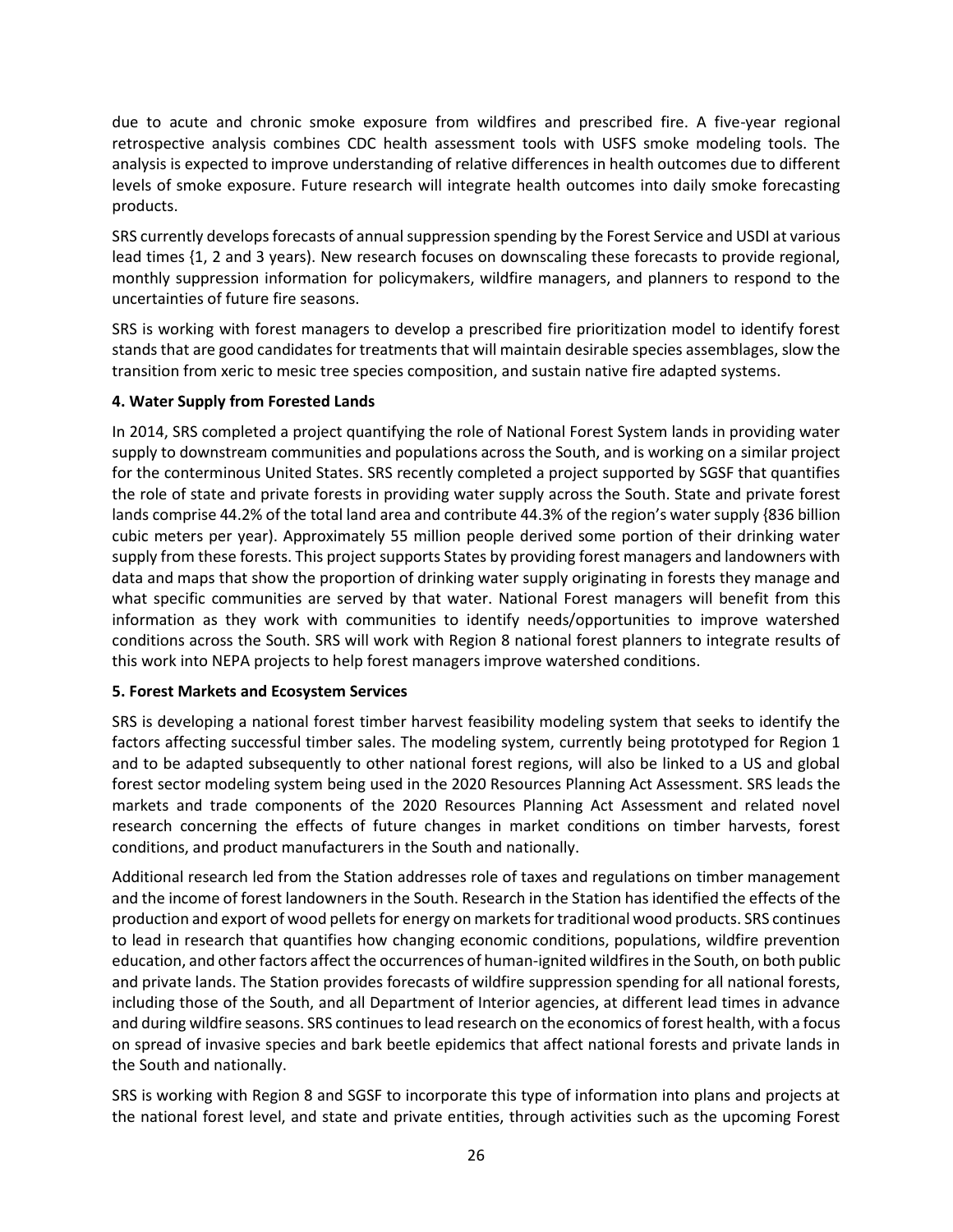Economics Summit in New Orleans.

**6. Forest Restoration.** SRS, Region 8, and many others are partnering in efforts to restore longleaf pine, shortleaf pine, and white oak forests across the South.

### **A. Longleaf Pine Restoration**

Longleaf pine forests once covered more than 90 million acres from southeastern Virginia to eastern Texas. They now occupy only 4.3 million acres, due to land conversion and fragmentation, intensive silvicultural practices, and fire suppression over the last century. Longleaf pine ecosystems provide high-quality wood products and habitat for numerous federally listed and culturally important species. For private landowners, longleaf pine offer product diversity and lower the risk of timber loss by some natural causes. In 2009, a collaborative effort emerged among more than twenty federal anô€€• state agencies, stakeholders, and non-government organizations to promote longleaf pine. The resulting America's Longleaf Restoration Initiative includes a Range-wide Conservation Plan to increase longleaf pine acreage from 4.3 to 8.0 million acres by 2024.

Region 8 recently issued a Million Acre Challenge to its forest land managers to restore longleaf pine on one million acres of national forest land. The effort targets areas that are suitable habitat for longleaf pine but currently intermixed with or completely occupied by other tree species. Current SRS research to support the success of these restoration efforts includes improving knowledge about the timing and intensity of management practices, including prescribed fire; regenerating longleaf pine while retaining the habitat values associated with mature trees; maximizing the establishment of planted seedlings and minimizing disturbance of the ground layer; and helping landowners transition back to longleaf pine stands using a variety of restoration tools.

# **B. Shortleaf Pine Restoration**

Shortleaf pine is a widely distributed but rapidly declining species with important economic and ecological roles in the eastern United States. The Shortleaf Pine Initiative has started as an effort among federal, state, and local government agencies, universities, and non-governmental organizations determined to arrest the decline of shortleaf pine across its range. SRS is working with Region 8 and other partners to support shortleaf pine restoration. Research and technology transfer is focused on refining silvicultural treatments that can produce stands of mixed species composition; understanding factors that affect southern pine genetics and hybridization; and silvicultural options to develop and sustain a variety of desired ecosystem conditions and management outcomes.

The SRS Experimental Forest Network is well-positioned to support a wider effort to recover shortleaf pine: it is found on 16 of the 19 experimental forests, on sites ranging from the Atlantic, Lower, and Upper Gulf Coastal Plains to the elevations of the Appalachians, Cumberland Plateau, Piedmont, and Interior Highlands. This broad geographic distribution of the species creates a wide range of conditions related to structure and function of shortleaf pine ecosystems that can be assessed, measured, and modeled across the Network. SRS has initiated a project to better delineate the shortleaf resource across its range and then project future shortleaf habitat and population trends under a number of scenarios. This information will provide forest managers and policy makers with a comprehensive assessment of shortleaf's past, present, and future to focus and guide restoration and conservation efforts.

# **C. White Oak Improvement**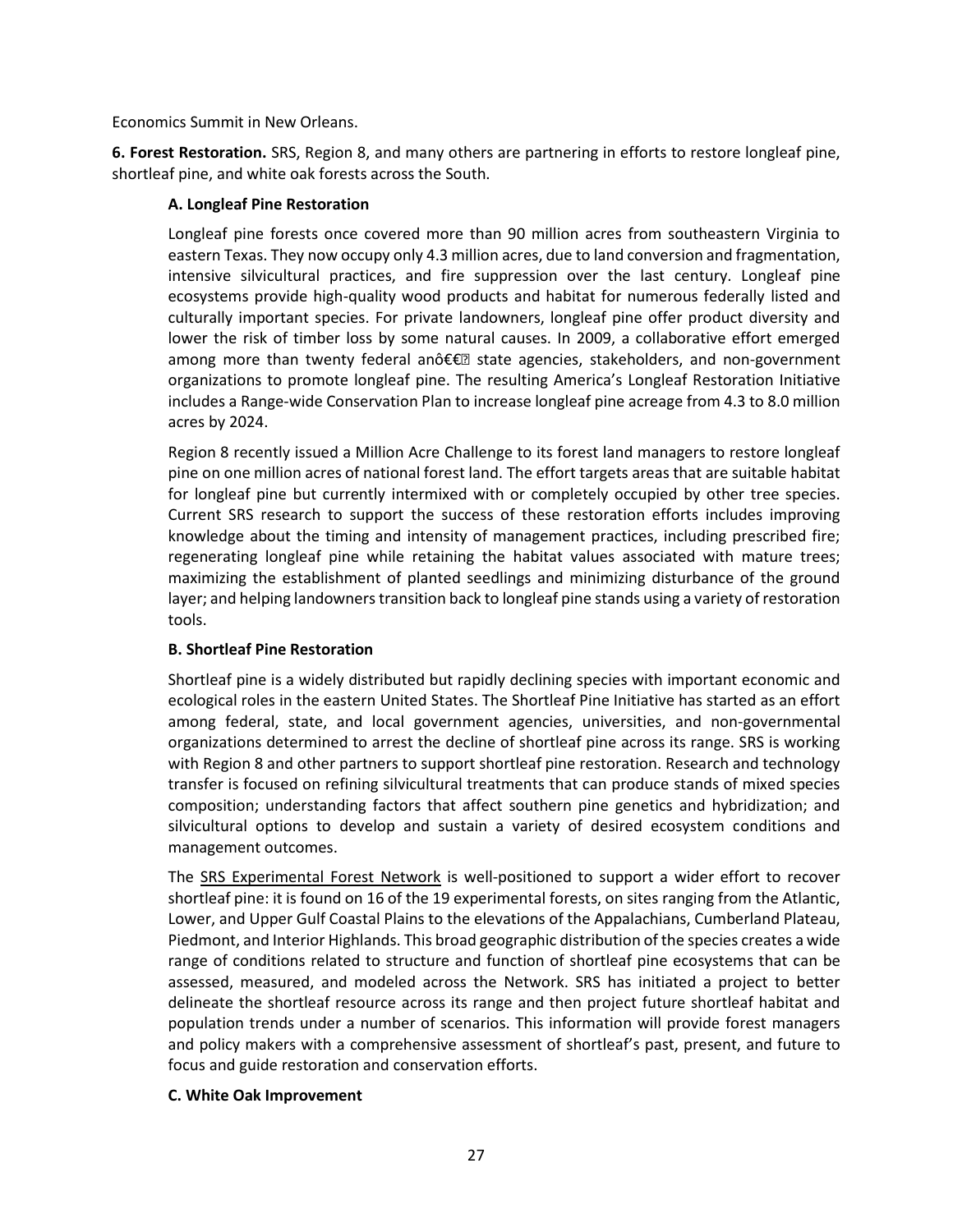Oak is highly valued for its economic and ecological attributes. Increasing demand for white oak requires active forest management to provide adequate, sustainable supply. SRS, Region 8, and State Foresters are working to identify ways to protect and improve white oak. SRS scientists are helping managers incorporate management practkes most likely to help improve white oaks stands. Scientists at the Forest Health Center in Lexington, Kentucky are sequencing the white oak genome as part of this tree improvement program. The partners are also establishing a network of demonstration forests across the hardwood region to help forest landowners and practitioners understand changes in forest composition, regeneration, productivity, and habitat quality to meet their management and restoration goals.

A broad-scale study of applied silviculture to improve forest health and resiliency on the Daniel Boone National Forest in Kentucky continues to bring together researchers and managers to address restoration goals. SRS is working with national forest managers and other partners in the Cold Hill project area to examine treatments to create conditions that sustain oak trees amid changes in disturbance regimes and forest dynamics. Researchers will examine forest response as the silviculture prescriptions are applied; provide continuity for long-term monitoring; and add analyses related to American chestnut restoration, the impact of forest pathogens, and the consequences of prescribed fire.

### **7. Shared Stewardship**

Region 8 has forged strong partnerships with southern states through Shared Stewardship agreements. These agreements allow the Forest Service to work collaboratively with partners to identify priorities for landscape-scale treatments. Region 8 and SRS are working with the Georgia Forestry Commission to share information with private landowners in north Georgia about restoring fire-adapted communities and reducing the risk of wildfire; identifying, managing, and reducing threats to forest and ecosystem health; and maintaining a sustainable use model to ensure that their forests meet the present and future demands for natural resources and conserve working lands. SRS is providing research findings related to smoke impacts, insect and disease infestations, and priorities for improving forest and watershed conditions.

SRS is assisting Region 8 and the state of Georgia in efforts to develop shared stewardship projects to help private landowners build capacity for sustaining healthy forests, markets and incentives for retaining forests rather than converting to other uses.

# **8. Gulf Restoration Pilot Project in Alabama and Mississippi**

SRS is working with State foresters in MS, AL, and FL, Region 8, NRCS and other stakeholders to develop a proposal Enhancing Gulf Waters through Forested Watershed Restoration for the Gulf Coast RESTORE program. The project includes a SRS-developed science-based decision support tool using hydrologic models and other data to inform restoration priorities, assess and monitor project impacts, and support adaptive-management decisions as they relate to water quantity and quality. The project would combine data synthesis and modeling to assess current watershed conditions. The team is also modeling how forest restoration efforts will affect water quantity and quality parameters across large watersheds that contribute to water quality in the Gulf of Mexico. SRS is the lead for writing the pre- and full-proposal and for conducting the analyses for the effort if funded. This project would provide important science support for the Gulf Coast Restoration across the variety of ownerships in the Gulf coast states.

### **9. Rapid Response to Hurricane Impacts**

SRS scientists are collaborating with Region 8 and SGSF to develop tools that improve rapid response to hurricanes. Damage assessments are crucial in the immediate wake of extreme hurricanes. The destruction caused by severe storms like Hurricane Michael, which struck the southeastern U.S. in late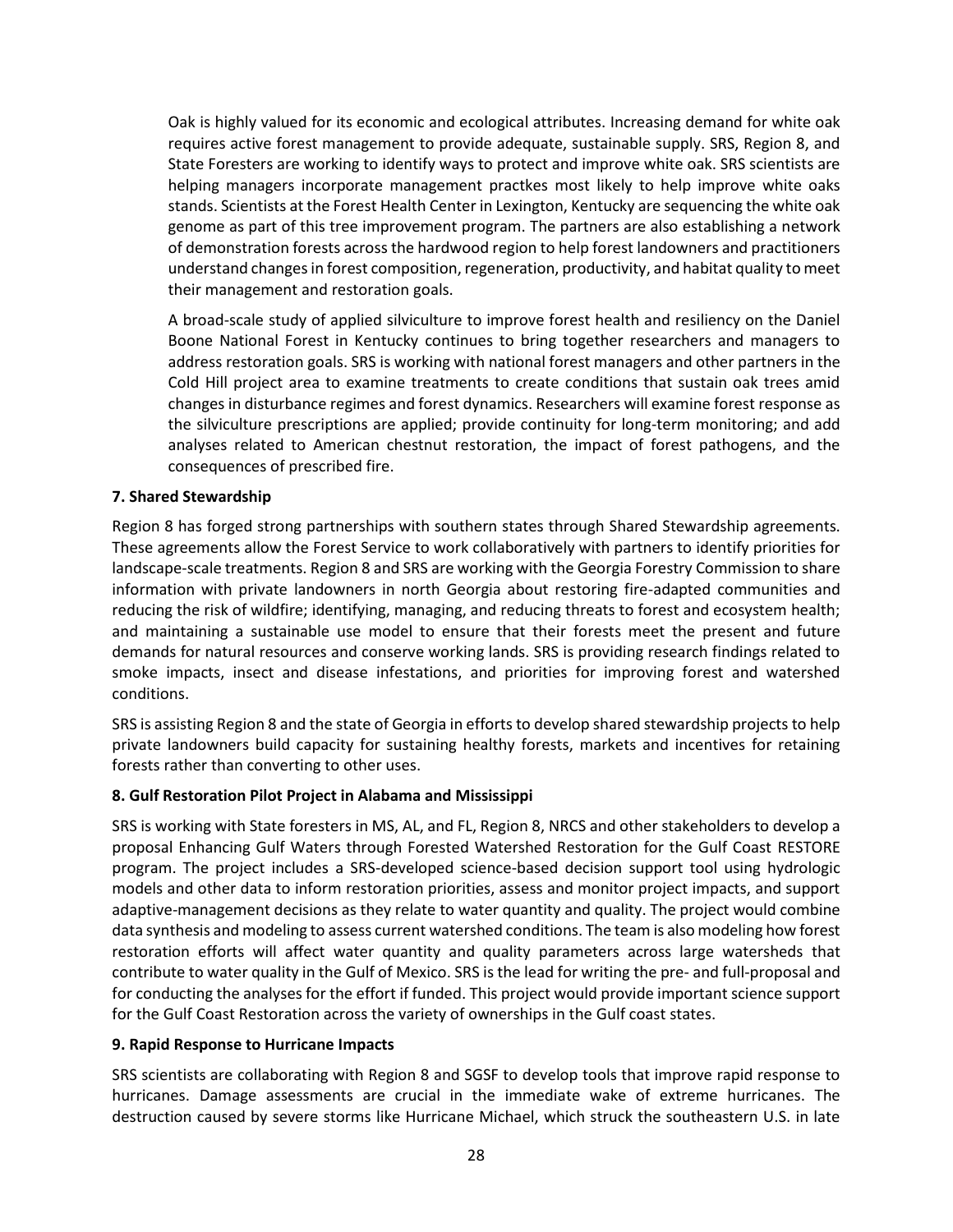2018, typically restricts accessibility, and this, along with the huge scale of the impacted area, makes accurate and rapid assessments from ground observations impossible. Newly available high-frequency, high-resolution satellite technology is a game changer for rapid forest assessment. High-resolution forest maps can identify damage in hardwood and conifer areas. SRS scientists worked with state and federal forestry agencies to develop repeated assessments after Hurricane Michael and refine on-the-ground understanding of the damages. This collaborative effort improves the way storm damage can be quantified. This technology can also document forest recovery and post-storm salvage logging and the effects of multiple disturbances as part of a systematic landscape monitoring approach. For more information: https://hiform.org/.

## **10. Region 8, IITF and SRS support to SGSF summer meeting in Puerto Rico, June 2020**

IITF has been a long standing partner for forest managers in Puerto Rico and the El Yunque National Forest, providing a sound research base for forest management. IITF, Region 8, and SRS will work together to support and serve as joint advisors for the SGSF's 2020 summer meeting in Puerto Rico. The meeting focus is resilience and restoration. SRS, R8, and IITF have committed staff to serve on the SGSF Incident Management Team organizing the meeting and organize a tour of the El Yunque National Forest. IITF and SRS will showcase research tools and science applications that can help Puerto Rico and El Yunque restore ecosystems and manage for resilient forests in the future.

## **11. Water Quality and Watershed Health**

Extreme precipitation events threaten inadequately designed forest roads. Daily precipitation is a common factor in designing roads, but recent work has shown that rainfall intensity affects runoff and flooding. SRS is evaluating rainfall intensity and providing the basis for new tools to better understand flood hazards and improve forest road design. SRS and Region 8 are partnering to incorporate new information into forest road design and maintenance.

Sea level rise affects ecosystem processes and the provision of forest ecosystem services in the lower Atlantic coastal plain. A collaborative effort with the Francis Marion National Forest is underway to gauge a freshwater tidal stream and quantify water fluxes associated with the tidally mediated discharge. The measurements of stream discharge will be used with water quality data to assess carbon and nutrients entering the estuary. The gauging site will also be used to testing flood hazard prediction tools and to augment forest monitoring capabilities. A related study is examining the export of carbon in dissolved and gas from tidal wetlands in order to reduce uncertainties in forest carbon budgets.

### **12. Insect and Disease Impacts on Forest Resources**

Diseases and insects, particularly those that are non-native and invasive, threaten North American forests. Tree species differ in life-history strategies and population dynamics, which could drive varying responses to these threats. To address this challenge, SRS scientists implemented a national framework to prioritize forest tree species for conservation, management, or monitoring:

### <https://www.srs.fs.usda.gov/pubs/58289>

Many of the most vulnerable species occur in National Forests of the South. Some have decades-long projects focused on resistance and restoration, such as American chestnut. Allegheny chinquapin and Ozark chinquapin are also highly susceptible to chestnut blight and would benefit from efforts to improve blight resistance. Red bay and Sassafras are two species that are being decimated by laurel wilt disease. Florida torreya is a rare species that has declined precipitously as the result of a canker disease. Carolina ash, pumpkin ash, Port-Orford-cedar, Carolina hemlock, butternut, and tanoak are generally more sensitive to their threats because of their limited distributions or relative rarity. Eastern hemlock and white, black and green ash are facing severe threats from hemlock wooly adelgid and emerald ash borer, respectively, but may have more breathing room with their broad geographic distributions. SRS is working